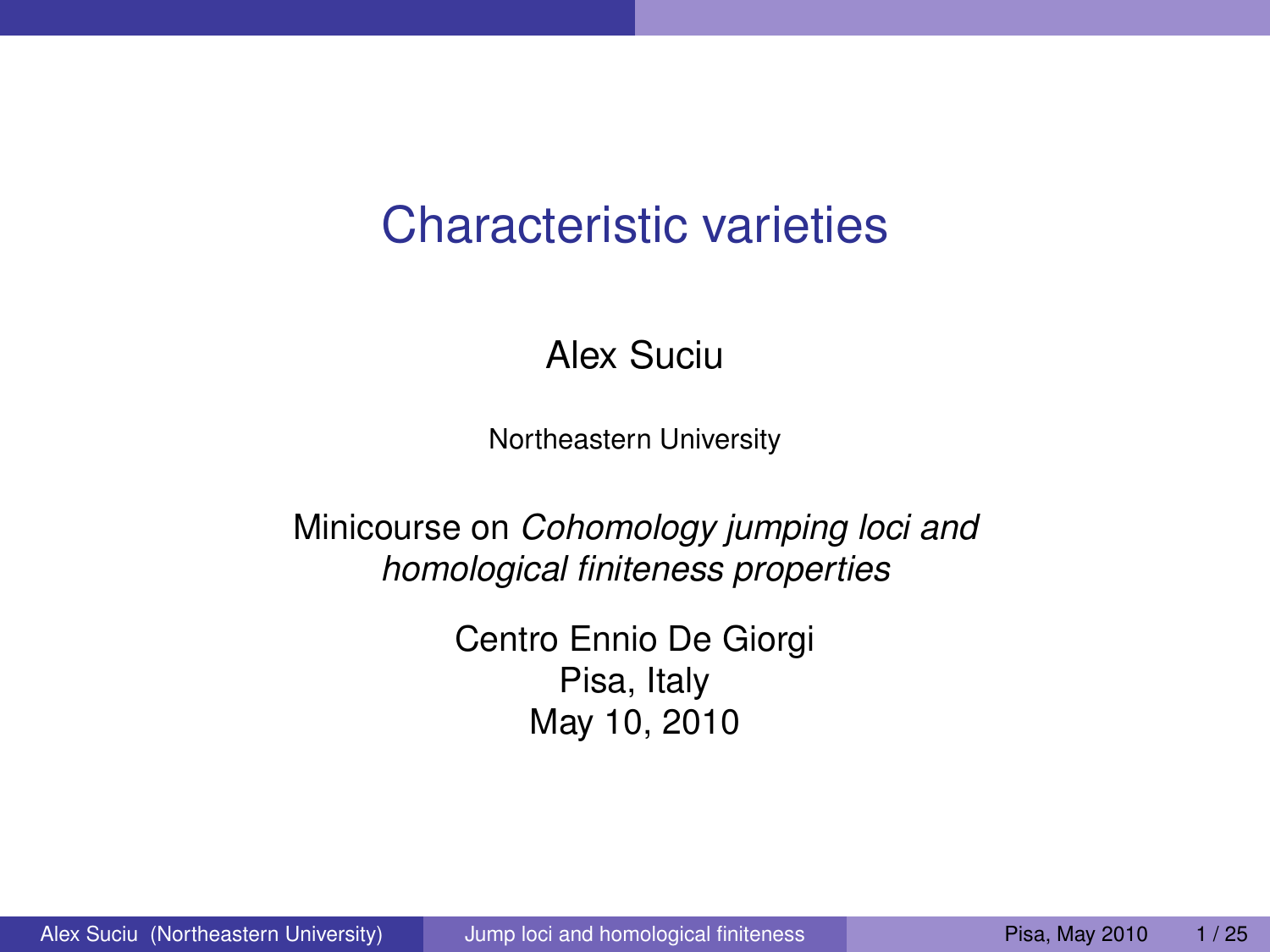- [The character group](#page-2-0)
- [The equivariant chain complex](#page-4-0)
- [Homology jump loci](#page-6-0)
- [Some examples](#page-9-0)
- [Depth one characteristic varieties](#page-12-0)
- 6 [Products and wedges](#page-14-0)
- 7 [The Alexander polynomial](#page-17-0)
- 8 [Knots, links, and](#page-19-0) 3-manifolds
- [Toric complexes and right-angled Artin groups](#page-21-0)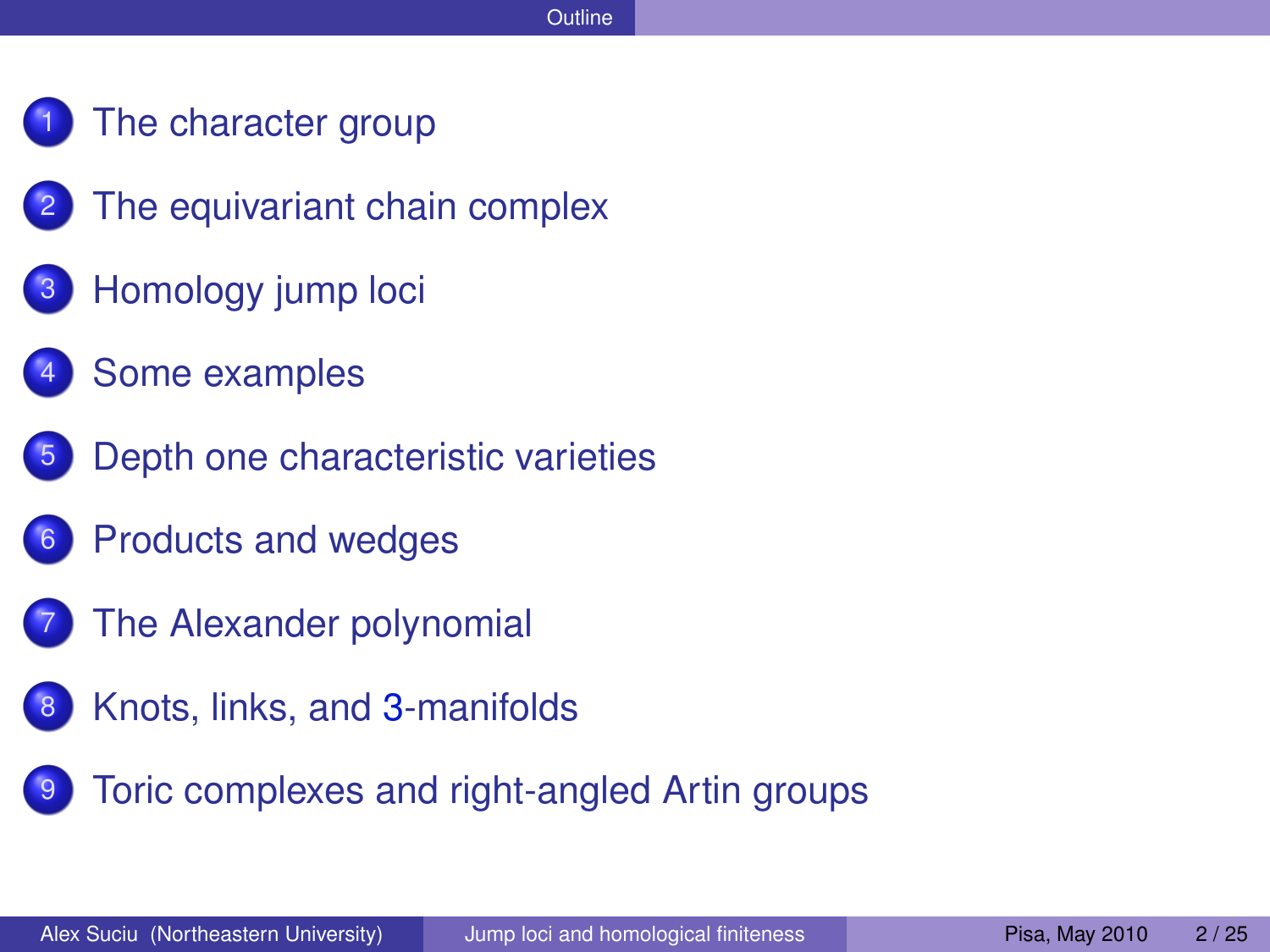## The character group

- **•** Throughout, X will be a connected CW-complex, with finite *k*-skeleton, for some  $k > 1$ . We may assume X has a single 0-cell, call it  $x_0$ .
- Let  $G = \pi_1(X, x_0)$  be the fundamental group of X.
- The *character group*,

<span id="page-2-0"></span> $\widehat{G} = \text{Hom}(G, \mathbb{C}^{\times}),$ 

is an algebraic group, with multiplication  $\rho \cdot \rho'(g) = \rho(g) \rho'(g) ,$  and identity  $G \to \mathbb{C}^{\times}$ ,  $g \mapsto 1$ .

 $\bullet$  Let  $G_{ab} = G/G' \cong H_1(X,\mathbb{Z})$  be the abelianization of *G*. The projection  $\textsf{ab}\colon G\to G_{\textsf{ab}}$  induces an isomorphism  $\hat G_{\textsf{ab}}\xrightarrow{\simeq}\hat G$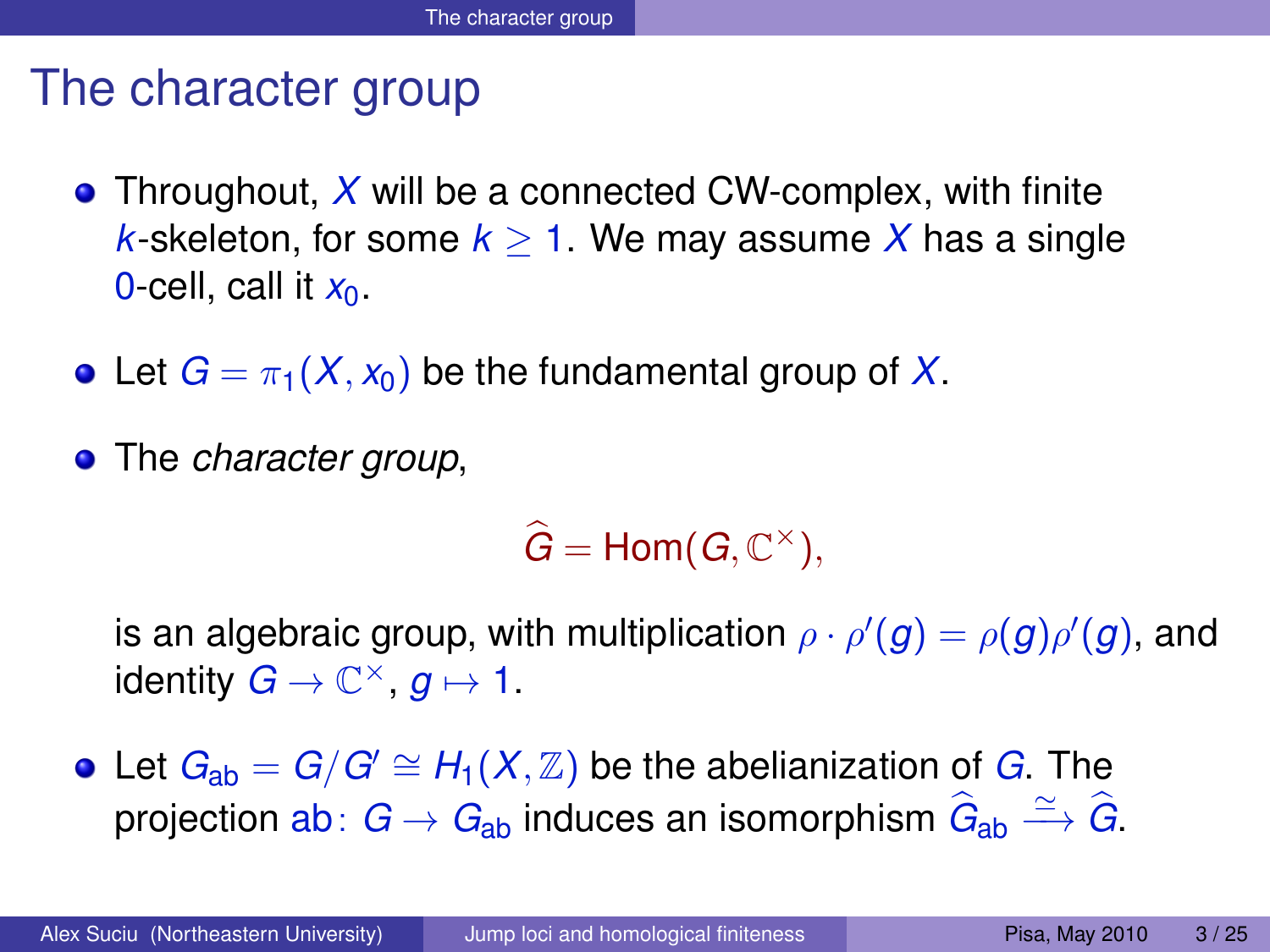- The identity component,  $G^0$ , is isomorphic to a complex algebraic torus of dimension  $n = \text{rank } G_{ab}$ .
- The other connected components are all isomorphic to  $\widehat{G}^0 = (\mathbb{C}^\times)^n$ , and are indexed by the finite abelian group  $\text{Tors}(G_{\text{ab}})$ .

# **•**  $\hat{G}$  parametrizes rank 1 local systems on *X*:

 $\rho\colon \boldsymbol{G}\to \mathbb{C}^{\times}$   $\leadsto$   $\mathcal{L}_{\rho}$ 

the complex vector space  $\mathbb C$ , viewed as a right module over the group ring  $\mathbb{Z}G$  via  $a \cdot g = \rho(g)a$ , for  $g \in G$  and  $a \in \mathbb{C}$ .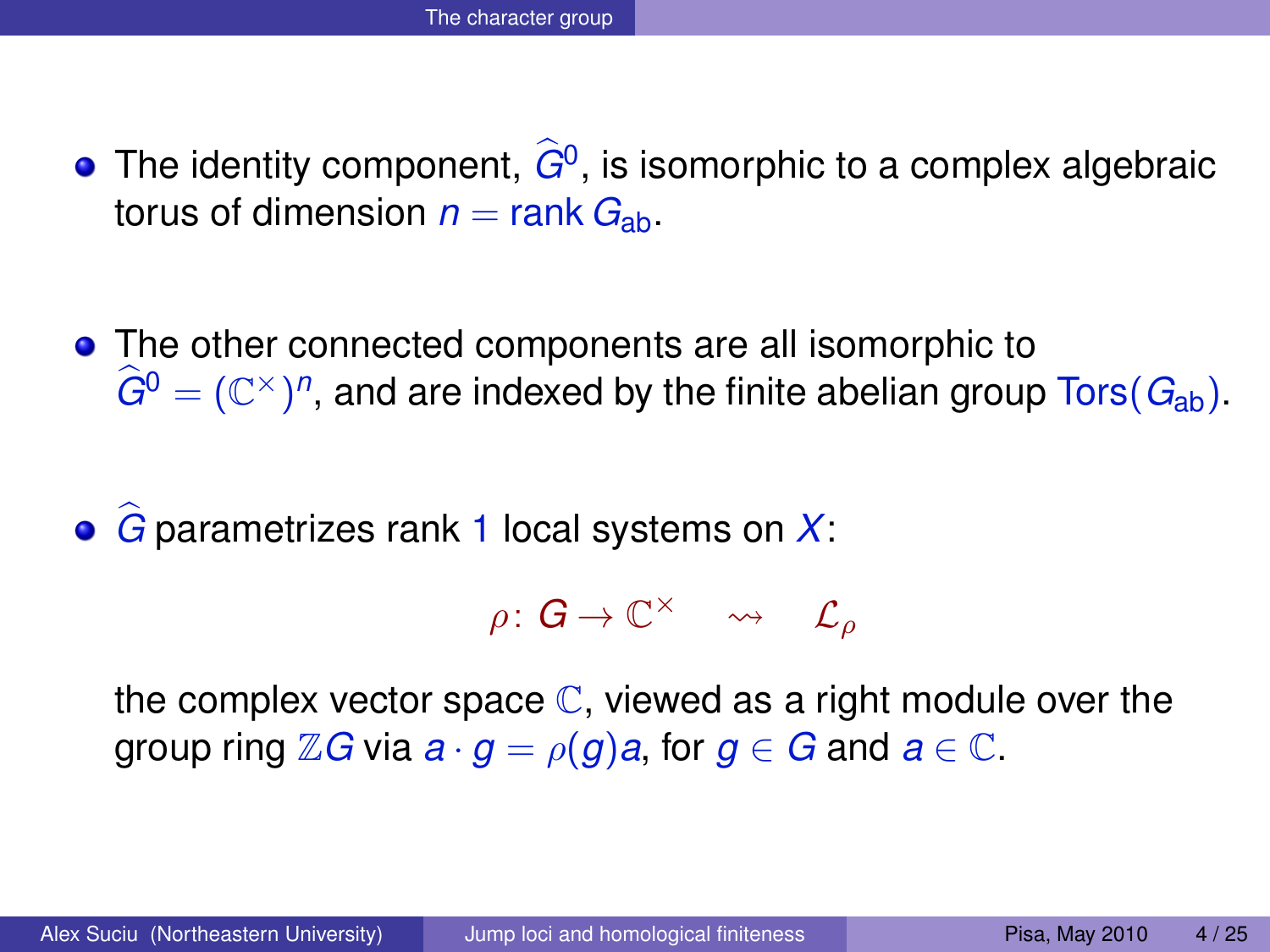## The equivariant chain complex

- Let  $p: \widetilde{X} \to X$  be the universal cover. The cell structure on X lifts to a cell structure on  $X$ .
- Fixing a lift  $\widetilde{x}_0\in \rho^{-1}(x_0)$  identifies  $G=\pi_1(X,x_0)$  with the group of deck transformations of X
- $\bullet$  Thus, we may view the cellular chain complex of  $X$ ,

$$
\cdots \longrightarrow C_{i+1}(\widetilde{X},\mathbb{Z}) \stackrel{\widetilde{\partial}_{i+1}}{\longrightarrow} C_i(\widetilde{X},\mathbb{Z}) \stackrel{\widetilde{\partial}_i}{\longrightarrow} C_{i-1}(\widetilde{X},\mathbb{Z}) \longrightarrow \cdots,
$$

as a chain complex of left  $\mathbb{Z}G$ -modules.

**•** The homology groups of X with coefficients in  $\mathcal{L}_o$  are defined as

<span id="page-4-0"></span>
$$
H_*(X,\mathcal{L}_{\rho})=H_*(\mathcal{L}_{\rho}\otimes_{\mathbb{Z} G} C_{\bullet}(\widetilde{X},\mathbb{Z})).
$$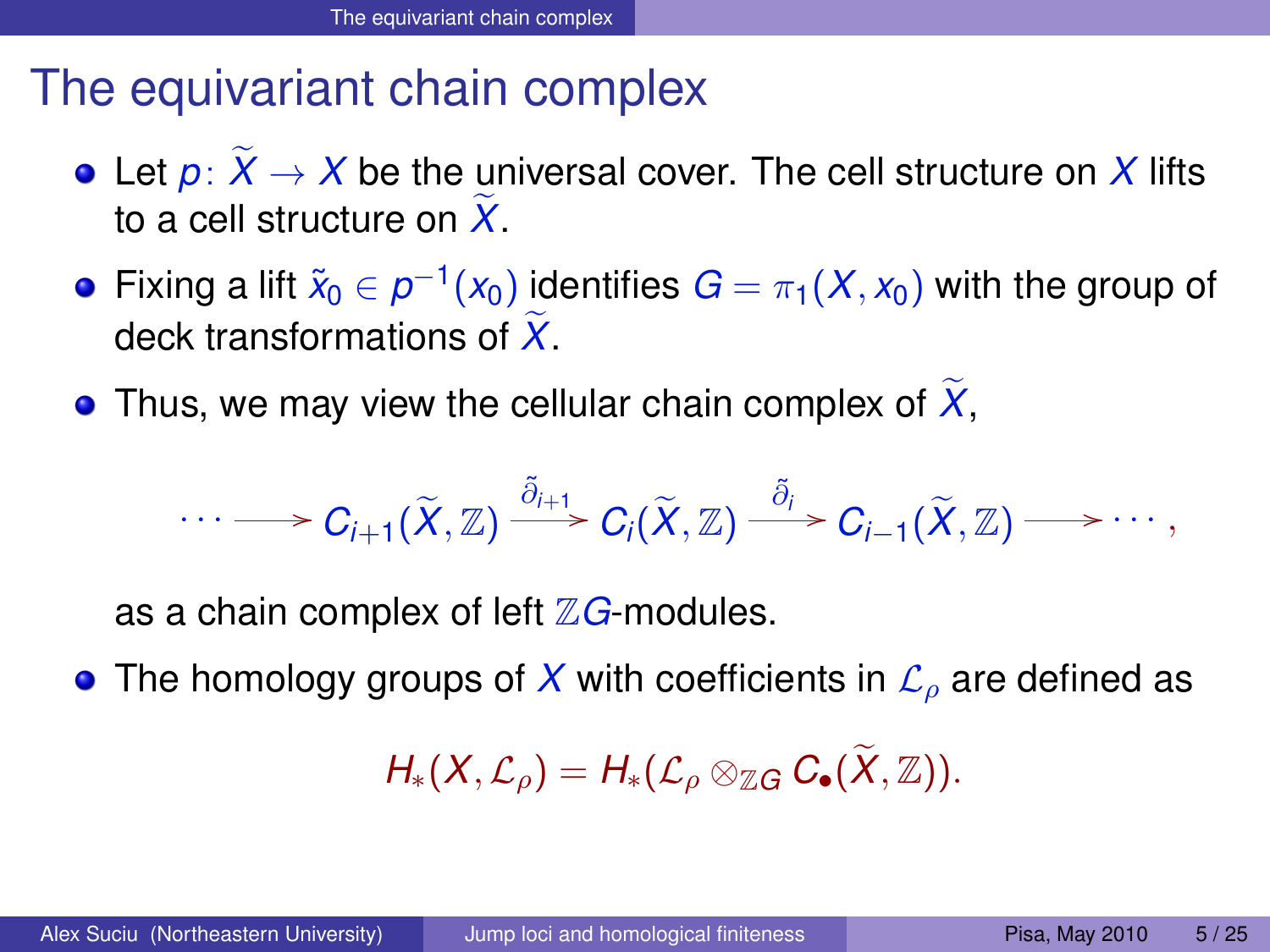• In concrete terms,  $H_*(X,\mathcal{L}_o)$  may be computed from the chain complex of  $\mathbb C$ -vector spaces,

 $\cdots \longrightarrow C_{i+1}(X,\mathbb{C}) \xrightarrow{\tilde{\partial}_{i+1}(\rho)} C_i(X,\mathbb{C}) \xrightarrow{\tilde{\partial}_{i}(\rho)} C_{i-1}(X,\mathbb{C}) \longrightarrow \cdots,$ 

where the evaluation of  $\tilde{\partial}_i$  at  $\rho$  is obtained by applying the ring homomorphism  $\mathbb{Z} G \to \mathbb{C}$ ,  $g \mapsto \rho(g)$  to each entry of  $\tilde{\partial}_{i}.$ 

- Alternatively, consider the universal abelian cover,  $X^{\rm ab}$ , and its equivariant chain complex,  $C_{\bullet}(X^{\text{ab}}, \mathbb{Z}) = \mathbb{Z} G_{\text{ab}} \otimes_{\mathbb{Z} G} C_{\bullet}(\widetilde{X}, \mathbb{Z}),$  with differentials  $\partial_i^{\text{ab}} = \mathsf{id} \otimes \partial_i$ . The homology of  $X$  with coefficients in the rank 1 local system given by  $\rho \in G_{\text{ab}} = G$  is computed from similar chain complex, with differentials  $\partial_i^{\text{ab}}(\rho) = \tilde{\partial}_i(\rho)$ .
- The identity  $1 \in \widehat{G}$  yields the trivial local system,  $\mathcal{L}_1 = \mathbb{C}$ , and *H*<sup>∗</sup>(*X*, ℂ) is the usual homology of *X* with ℂ-coefficients. Denote by  $b_i(X) = \dim_{\mathbb{C}} H_i(X, \mathbb{C})$  the *i*th Betti number of X.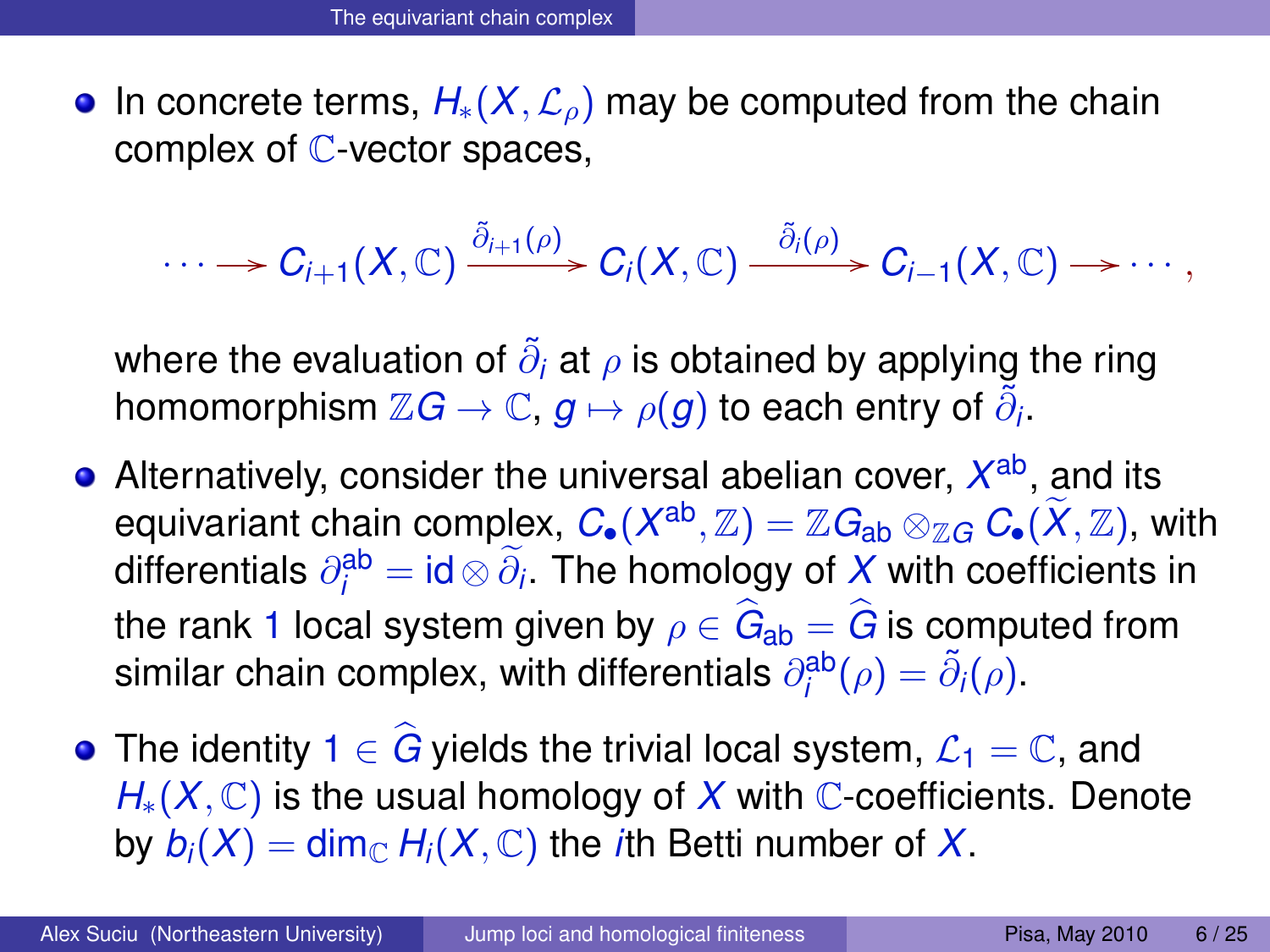# Homology jump loci

### **Definition**

The *characteristic varieties* of *X* are the sets

<span id="page-6-0"></span>
$$
\mathcal{V}_d^i(X) = \{ \rho \in \widehat{G} \mid \dim_{\mathbb{C}} H_i(X, \mathcal{L}_{\rho}) \geq d \},
$$

defined for all degrees  $0 \le i \le k$  and all depths  $d > 0$ .

- For each *i*, get stratification  $\hat{G} \supseteq V_1^i \supseteq V_2^i \supseteq \cdots$
- $1 \in V_d^i(X) \Longleftrightarrow b_i(X) \geq d.$
- $\mathcal{V}_1^0(X) = \{1\}$  and  $\mathcal{V}_d^0(X) = \emptyset$ , for  $d > 1$ .
- ${\mathcal{V}}_d^1(X)$  depends only on  $G$  (in fact, only on  $G/G^{\prime\prime}),$  so we may write these sets as  $V_d(G)$ .
- Define analogously  ${\mathcal V}_{{\mathcal d}}^i(X,{\Bbbk})\subset {\sf Hom}(G,{\Bbbk}^\times),$  for arbitrary field  ${\Bbbk}.$  $\mathcal{V}^i_{\mathcal{d}}(X,\Bbbk)=\mathcal{V}^i_{\mathcal{d}}(\breve{X},\BbbK)\cap\mathsf{Hom}(\bm{G},\Bbbk^{\times}),$  for any extension  $\Bbbk\subseteq\Bbb K.$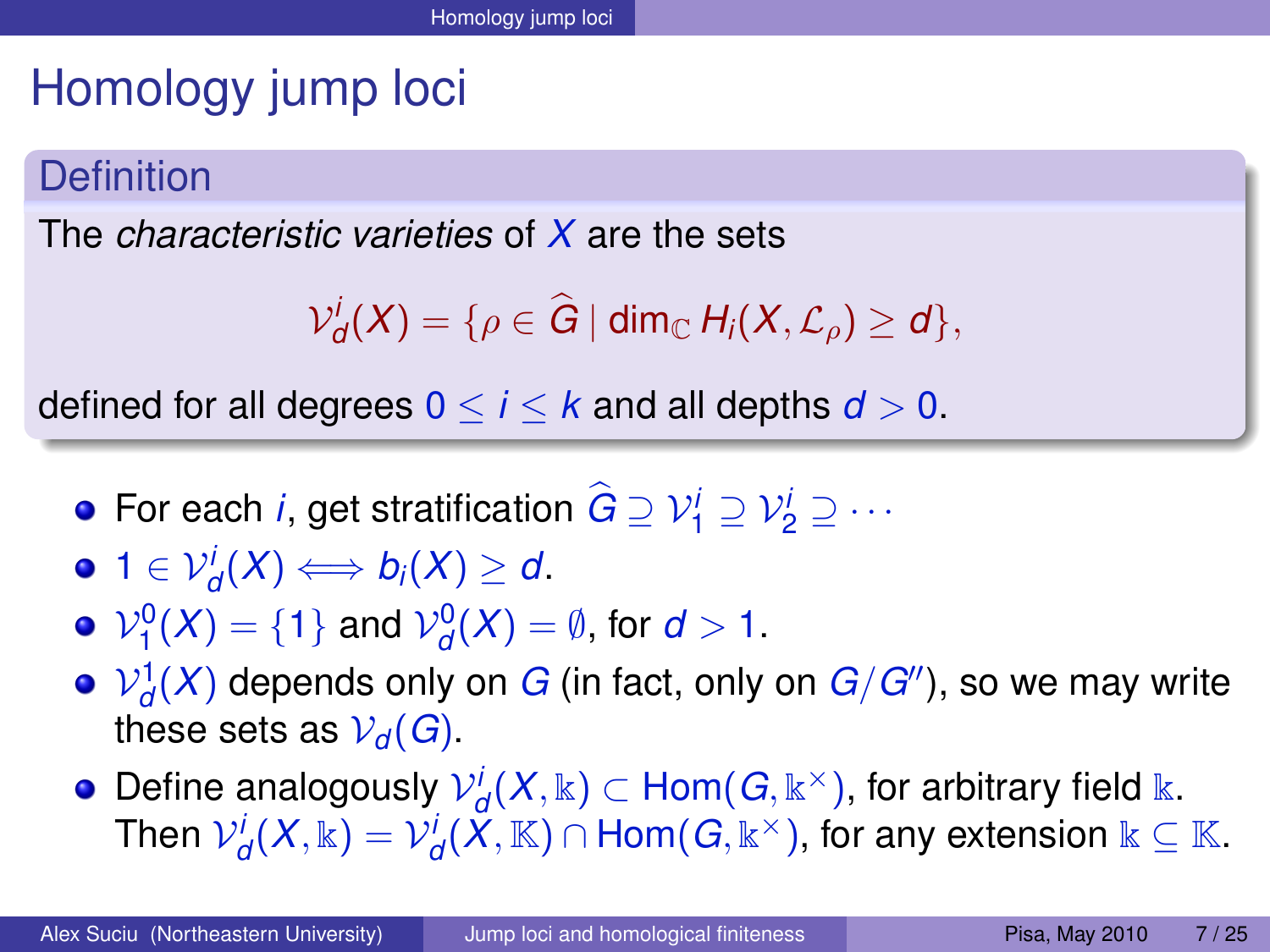#### Lemma

*Each*  $V_d^i(X)$  *is a Zariski closed subset of the algebraic group G.* 

#### Proof.

Let  $R = \mathbb{C}[G_{ab}]$  be the coordinate ring of  $\hat{G} = \hat{G}_{ab}$ . By definition, a character  $\rho$  belongs to  $\mathcal{V}^i_d(X)$  if and only if

 $rank \partial_{i+1}^{ab}(\rho) + rank \partial_i^{ab}(\rho) \leq c_i - d,$ 

where  $c_i = c_i(X)$  is the number of *i*-cells of X. Hence,

$$
\mathcal{V}_d^i(X) = \bigcap_{r+s=c_i-d+1; r,s \ge 0} \{ \rho \in \widehat{G} \mid \operatorname{rank} \partial_{i+1}^{ab}(\rho) \le r-1 \text{ or } \operatorname{rank} \partial_i^{ab}(\rho) \le s-1 \}
$$
  
= 
$$
V \bigg( \sum_{p+q=c_{i-1}+d-1; p,q \ge 0} E_p(\partial_i^{ab}) \cdot E_q(\partial_{i+1}^{ab}) \bigg),
$$

where  $E_q(\varphi) =$  ideal of minors of size  $a - q$  of  $\varphi \colon R^b \to R^a.$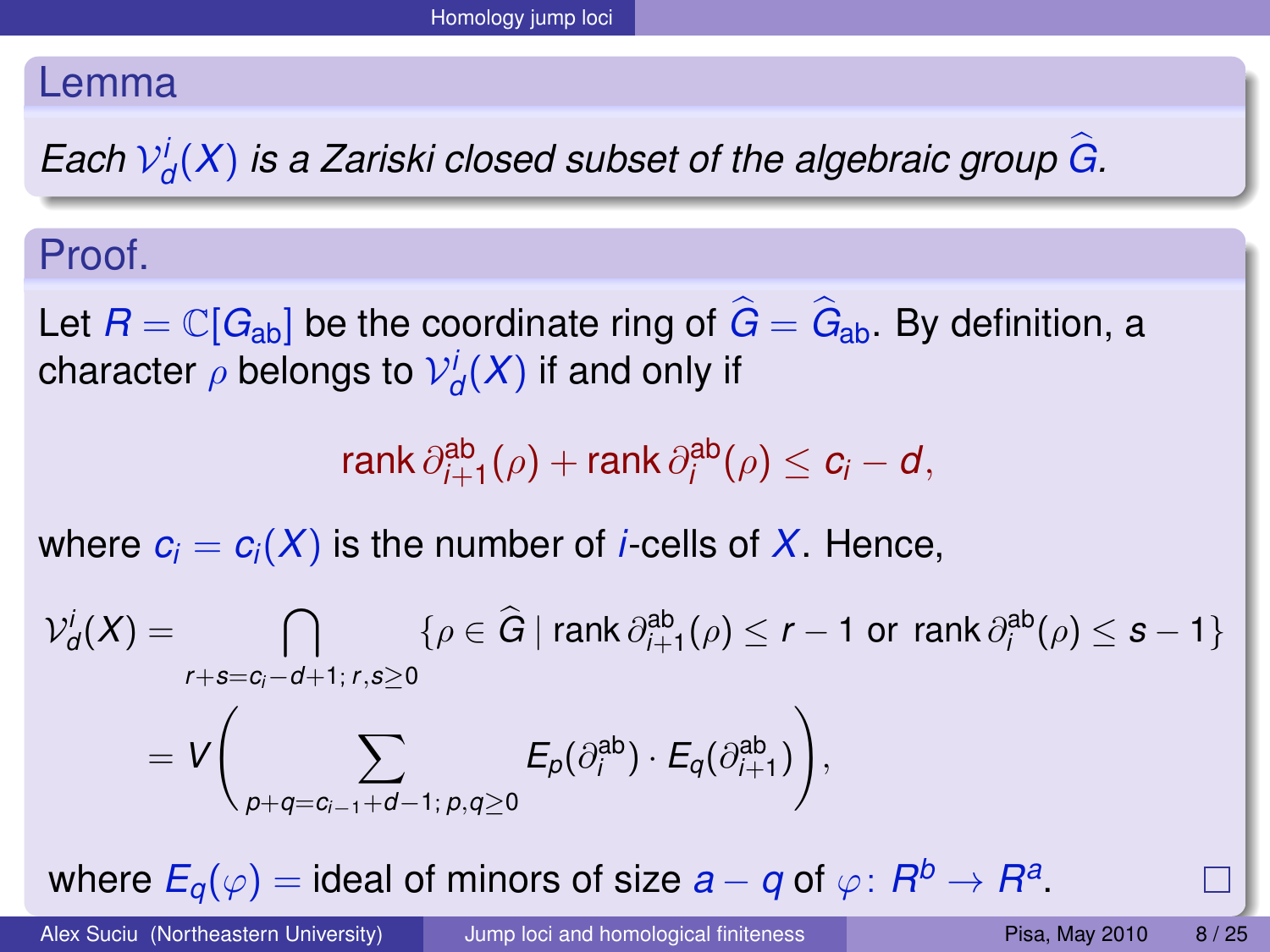The characteristic varieties are homotopy-type invariants of a space:

#### Lemma

 $Suppose X \simeq X'$  *For each i* ≤ *k, there is an isomorphism*  $\widehat{G'} \cong \widehat{G}$ *,*  $\textit{which restricts to isomorphisms } \mathcal{V}^i_d(X') \cong \mathcal{V}^i_d(X), \text{ for all } d > 0.$ 

### Proof.

Let  $f: X \to X'$  be a (cellular) homotopy equivalence.

The induced homomorphism  $f_{\sharp} \colon \pi_1(X, x_0) \to \pi_1(X', x_0') ,$  yields an isomorphism of algebraic groups,  $\hat{f}_{\sharp} \colon \widehat{G}^{\prime} \to \widehat{G}.$ 

Lifting  $f$  to a cellular homotopy equivalence,  $\widetilde{f} \colon \widetilde{X} \to \widetilde{X}'$  defines isomorphisms  $H_i(X,\mathcal{L}_{\rho\circ f_{\sharp}}) \to H_i(X',\mathcal{L}_{\rho}),$  for each  $\rho \in \overline{G'}$ .

Hence,  $\hat{f}_{\sharp}$  restricts to isomorphisms  ${\mathcal{V}}_{{\mathcal{d}}}^i(X')\to{\mathcal{V}}_{{\mathcal{d}}}^i(X).$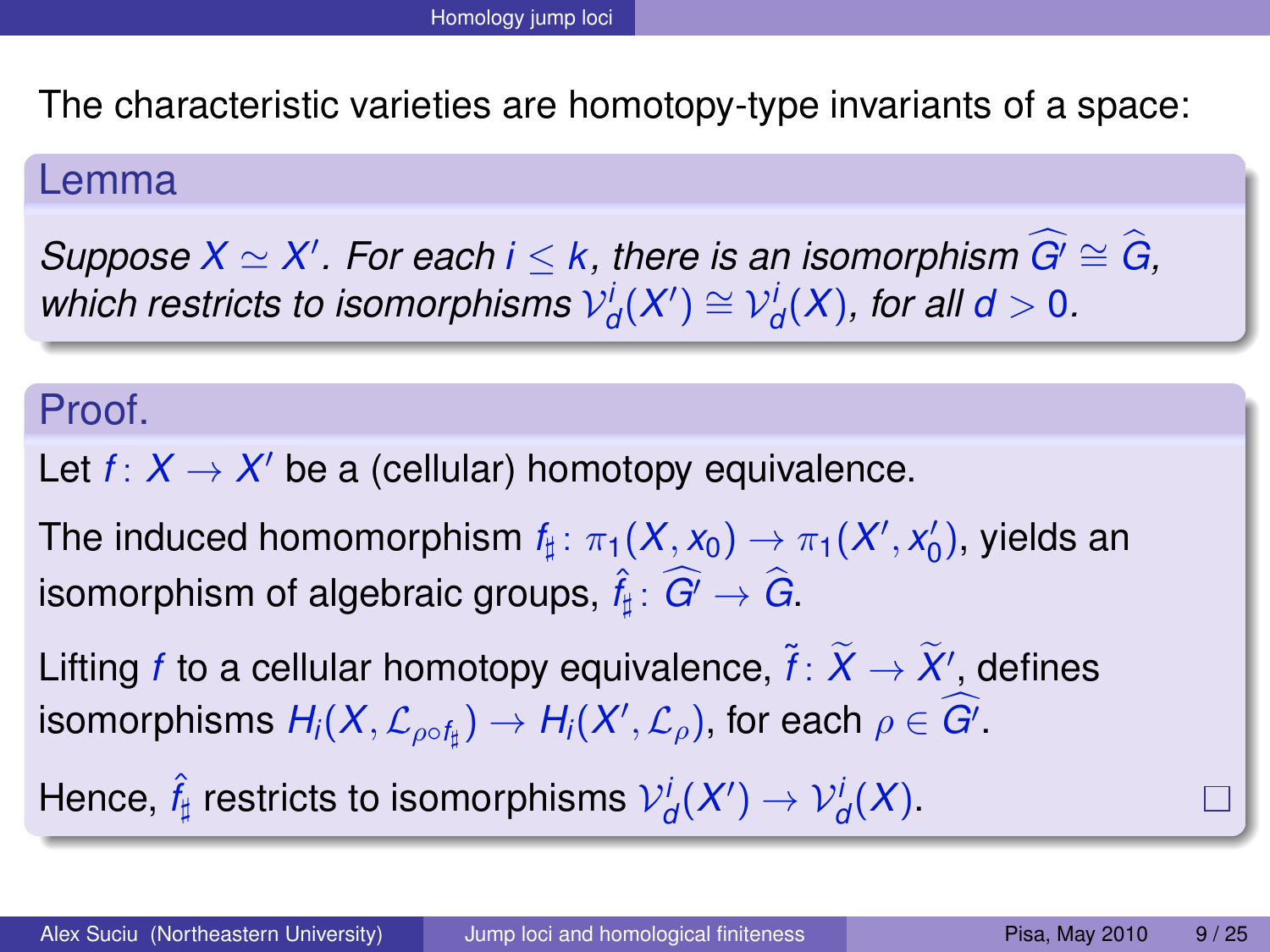### Example (The circle)

We have  $\widetilde{S^1} = \mathbb{R}$ . Identify  $\pi_1(S^1,*) = \mathbb{Z} = \langle t \rangle$  and  $\mathbb{Z}\mathbb{Z} = \mathbb{Z}[t^{\pm 1}].$  Then:

$$
C_{\bullet}(\widetilde{S}^1): 0 \longrightarrow \mathbb{Z}[t^{\pm 1}] \xrightarrow{t-1} \mathbb{Z}[t^{\pm 1}] \longrightarrow 0
$$

For  $\rho \in \text{Hom}(\mathbb{Z}, \mathbb{C}^\times) = \mathbb{C}^\times$ , we get

$$
C_{\bullet}(\widetilde{S^1})\otimes_{\mathbb{Z}\mathbb{Z}}\mathcal{L}_{\rho}: 0\longrightarrow \mathbb{C} \stackrel{\rho-1}{\longrightarrow} \mathbb{C} \longrightarrow 0
$$

which is exact, except for  $\rho = 1$ , when  $H_0(\mathcal{S}^1,\mathbb{C}) = H_1(\mathcal{S}^1,\mathbb{C}) = \mathbb{C}.$ Hence:

<span id="page-9-0"></span>
$$
\mathcal{V}_1^0(S^1) = \mathcal{V}_1^1(S^1) = \{1\}
$$
  

$$
\mathcal{V}_d^i(S^1) = \emptyset, \quad \text{otherwise.}
$$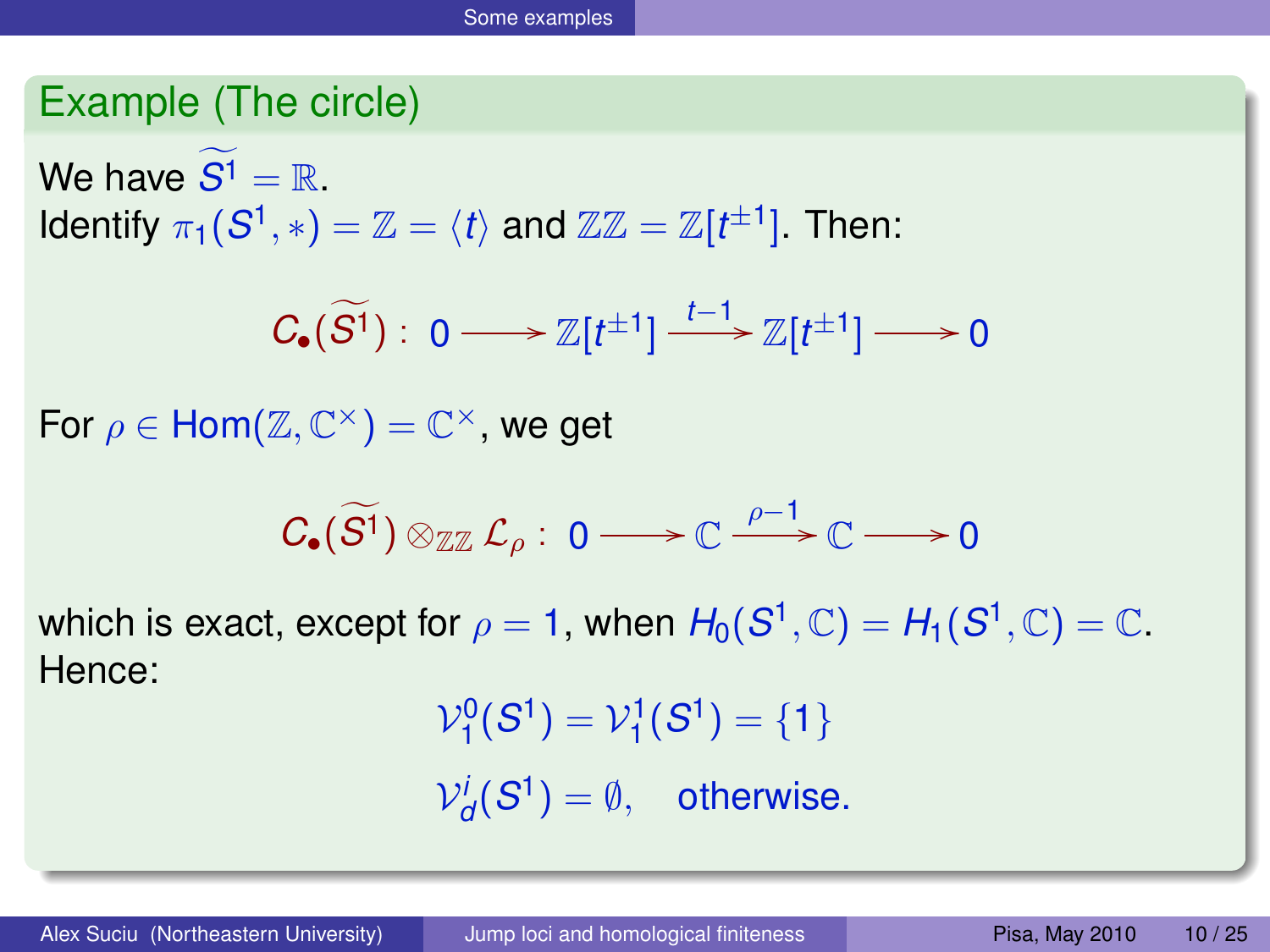### Example (The *n*-torus)

Identify  $\pi_1(T^n) = \mathbb{Z}^n$ , and  $\text{Hom}(\mathbb{Z}^n, \mathbb{C}^\times) = (\mathbb{C}^\times)^n$ . Using the Koszul resolution  $C_{\bullet}(T^n)$  as above, we get

$$
\mathcal{V}_d^i(T^n) = \begin{cases} \{1\} & \text{if } d \leq \binom{n}{i}, \\ \emptyset & \text{otherwise.} \end{cases}
$$

### Example (Nilmanifolds)

More generally, let *M* be a nilmanifold. An inductive argument on the nilpotency class of  $\pi_1(M)$ , based on the Hochschild-Serre spectral sequence, yields (MP 2009)

$$
\mathcal{V}_d^i(M) = \begin{cases} \{1\} & \text{if } d \leq b_i(M), \\ \emptyset & \text{otherwise} \end{cases}
$$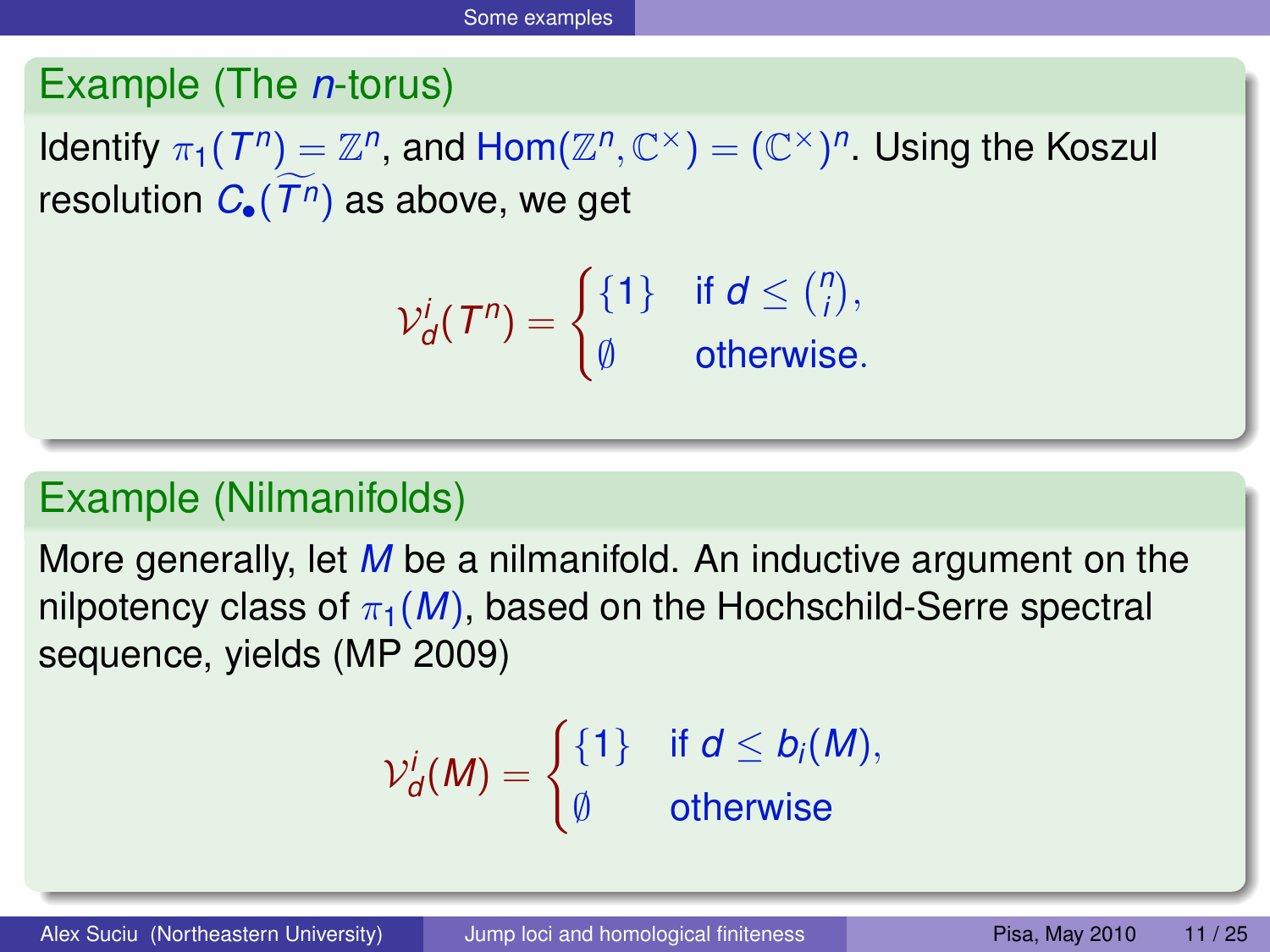### Example (Wedge of circles)

Identify  $\pi_1(\bigvee^n S^1) = F_n$ , and  $\text{Hom}(F_n, \mathbb{C}^\times) = (\mathbb{C}^\times)^n$ . Then:

$$
\mathcal{V}_d^1(\bigvee^n S^1) = \begin{cases} (\mathbb{C}^\times)^n & \text{if } d < n, \\ \{1\} & \text{if } d = n, \\ \emptyset & \text{if } d > n. \end{cases}
$$

Example (Orientable surface of genus *g* > 1) Write  $\pi_1(S_q) = \langle x_1, \ldots, x_q, y_1, \ldots, y_q | [x_1, y_1] \cdots [x_q, y_q] = 1 \rangle$ , and identify  $\mathsf{Hom}(\pi_1(\mathcal{S}_g),\mathbb{C}^\times) = (\mathbb{C}^\times)^{2g}$  Then:

$$
\mathcal{V}_d^i(S_g) = \begin{cases}\n(\mathbb{C}^{\times})^{2g} & \text{if } i = 1, d < 2g - 1, \\
\{1\} & \text{if } i = 1, d = 2g - 1, 2g, \text{ or } i = 2, d = 1, \\
\emptyset & \text{otherwise.} \n\end{cases}
$$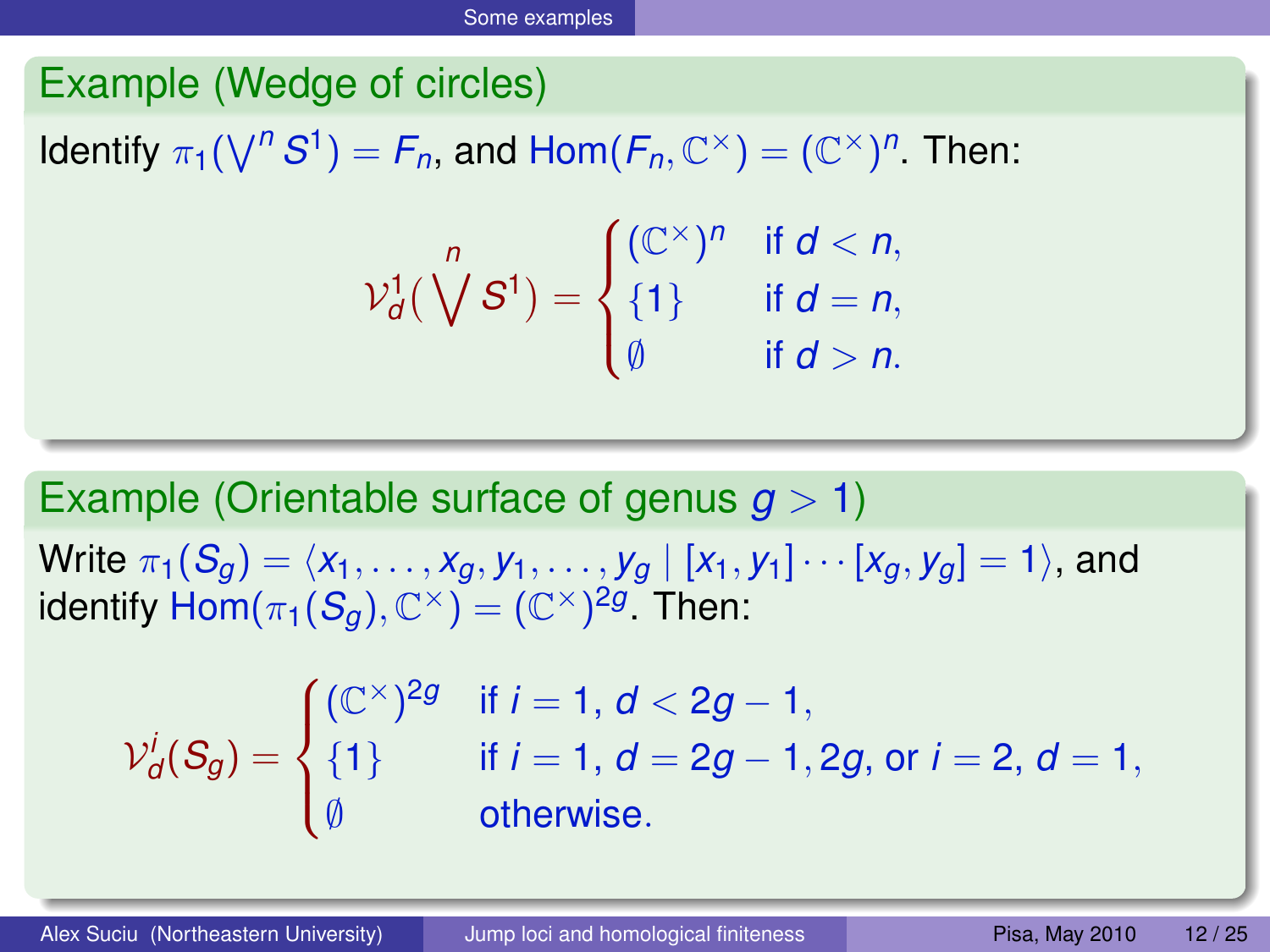### Depth one characteristic varieties

Most important for us will be the depth-1 characteristic varieties,  $\mathcal{V}_1^i(X)$ , and their unions up to a fixed degree,

$$
\mathcal{V}^i(X) = \bigcup_{j=0}^i \mathcal{V}^j_1(X) = \{ \rho \in \widehat{G} \mid H_j(X, \mathcal{L}_\rho) \neq 0, \text{ for some } j \leq i \}.
$$

Get ascending filtration of the character group,

$$
\{1\}=\mathcal{V}^0(X)\subseteq\mathcal{V}^1(X)\subseteq\cdots\subseteq\mathcal{V}^k(X)\subseteq\widehat{G}.
$$

These loci are the support varieties for the Alexander invariants of *X*. More precisely, view *H<sub>∗</sub>(X<sup>ab</sup>, ℂ)* as a module over the group-ring  $\mathbb{C}[G_{ab}]$ . Then (PS 2010),

<span id="page-12-0"></span>
$$
\mathcal{V}^i(X) = V\Big(\text{ann}\Big(\bigoplus_{j\leq i} H_j(X^{\text{ab}}, \mathbb{C})\Big)\Big).
$$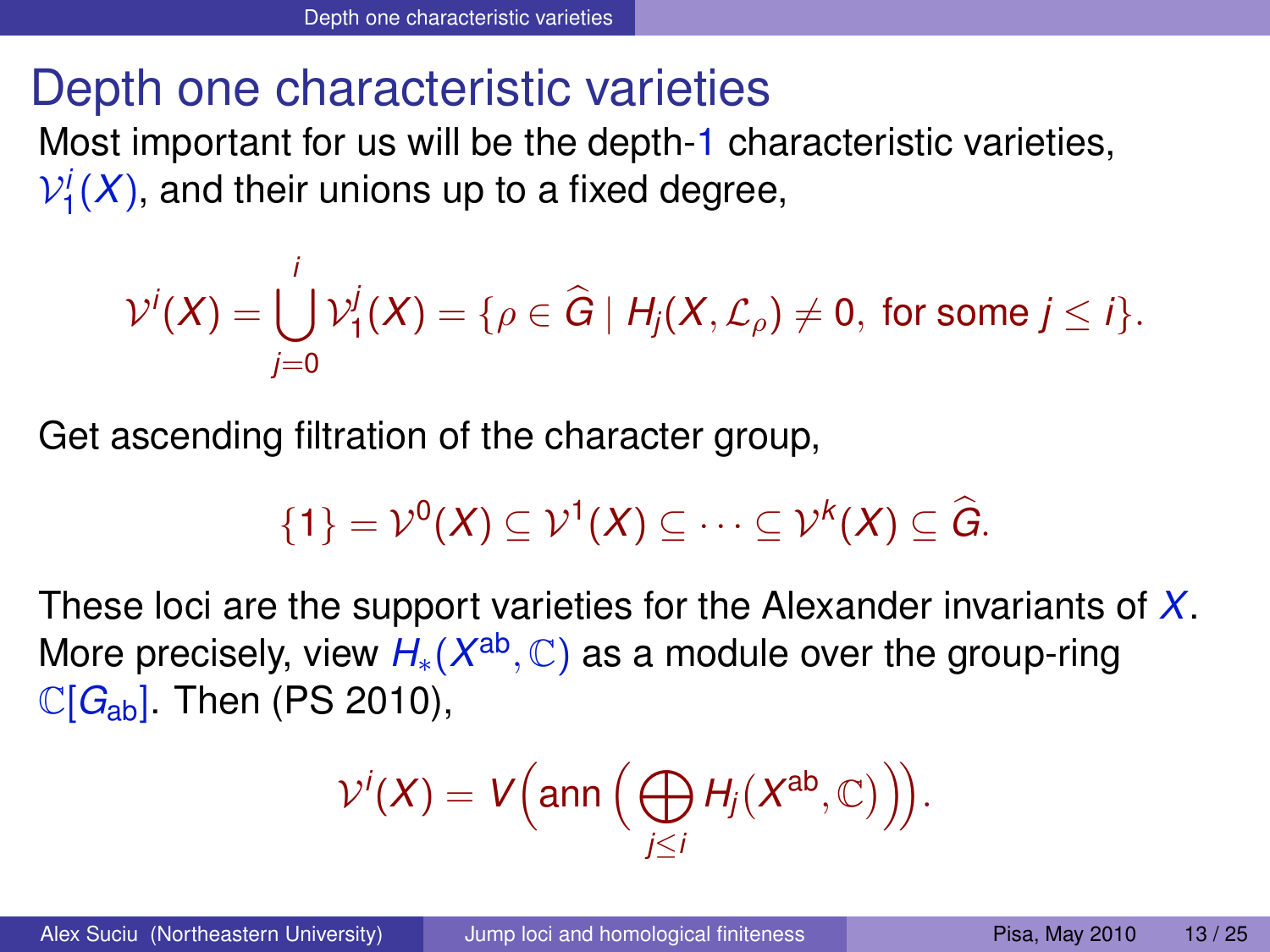We will also consider the varieties  $\mathcal{W}^i_1(X) = \mathcal{V}^i_1(X) \cap G^0$  and

$$
\mathcal{W}^i(X) = \bigcup_{j=0}^i \mathcal{W}^j_1(X) = \mathcal{V}^i(X) \cap \widehat{G}^0.
$$

Get ascending filtration of the character torus of *G*,

$$
\{1\} = \mathcal{W}^0(X) \subseteq \mathcal{W}^1(X) \subseteq \cdots \subseteq \mathcal{W}^k(X) \subseteq \widehat{G}^0.
$$

Let  $X^\alpha \to X$  be the maximal torsion-free abelian cover of  $X,$ corresponding to the canonical projection  $\alpha: G \rightarrow H$ , where

$$
H = G_{ab}/\operatorname{Tors}(G_{ab}) = \mathbb{Z}^n, \qquad n = b_1(G).
$$

Identify  $\widehat{G}^0 = (\mathbb{C}^\times)^n$  and  $\mathbb{C}[\mathbb{Z}^n] = \mathbb{Z}[t_1^{\pm 1}]$  $t_1^{\pm 1}, \ldots, t_n^{\pm 1}$ ]. Then,

$$
\mathcal{W}^i(X) = V\Big(\text{ann}\Big(\bigoplus_{j\leq i} H_j(X^{\alpha},\mathbb{C})\Big)\Big).
$$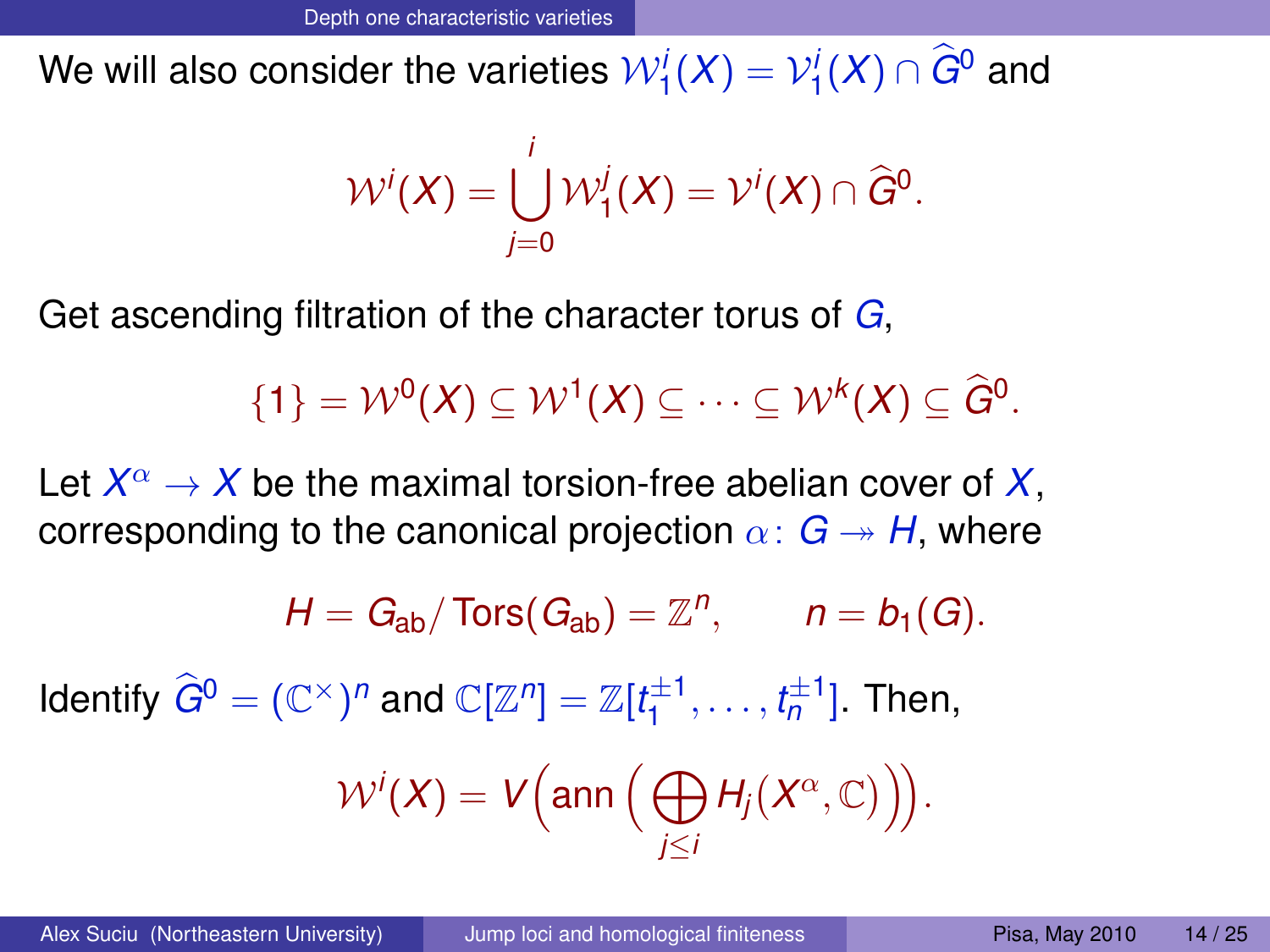## Products and wedges

The depth-1 characteristic varieties behave well with respect to products and wedges. More precisely:

- Let  $X_1$  and  $X_2$  be connected CW-complexes with finite *k*-skeleta, and with fundamental groups  $G_1$  and  $G_2$ .
- Let  $X = X_1 \times X_2$ ; set  $G = \pi_1(X)$ .
- Identify  $G = G_1 \times G_2$ ,  $G = G_1 \times G_2$ ,  $G^0 = G_1^0 \times G_2^0$ .

Proposition (PS 2010) *For all*  $i < k$ 

<span id="page-14-0"></span>
$$
\mathcal{V}_1^i(X_1 \times X_2) = \bigcup_{p+q=i} \mathcal{V}_1^p(X_1) \times \mathcal{V}_1^q(X_2).
$$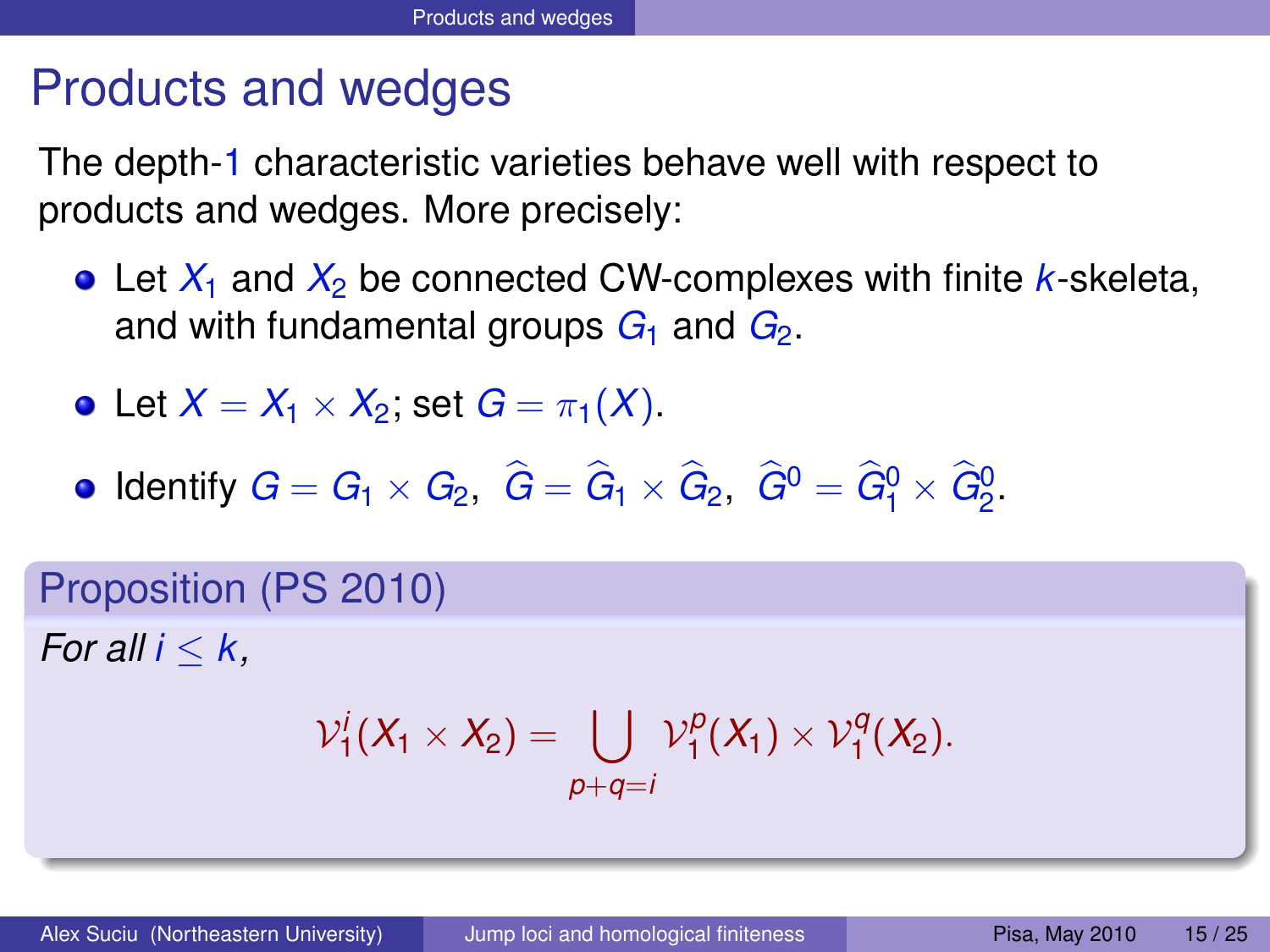#### Proof.

- Let  $X = X_1 \times X_2$  be the universal cover. We have a *G*-equivariant isomorphism of chain complexes,  $C_{\bullet}(\widetilde{X}) \cong C_{\bullet}(\widetilde{X}_1) \otimes_{\mathbb{Z}} C_{\bullet}(\widetilde{X}_2).$
- Given a character  $\rho = (\rho_1, \rho_2) \in G_1 \times G_2 = G$ , we obtain an iso  $C_{\bullet}(X, \mathcal{L}_{\rho}) \cong C_{\bullet}(X_1, \mathcal{L}_{\rho_1}) \otimes_{\mathbb{C}} C_{\bullet}(X_2, \mathcal{L}_{\rho_2}).$
- $H$ ence,  $H$ *i*( $X, \mathcal{L}_\rho$ )  $= \bigoplus_{s+t=i} H_s(X_1, \mathcal{L}_{\rho_1}) \otimes_{\mathbb{C}} H_t(X_2, \mathcal{L}_{\rho_2})$ , and the conclusion follows.

### **Corollary**

$$
\mathcal{V}^i(X_1 \times X_2) = \bigcup_{p+q=i} \mathcal{V}^p(X_1) \times \mathcal{V}^q(X_2),
$$
  

$$
\mathcal{W}^i(X_1 \times X_2) = \bigcup_{p+q=i} \mathcal{W}^p(X_1) \times \mathcal{W}^q(X_2).
$$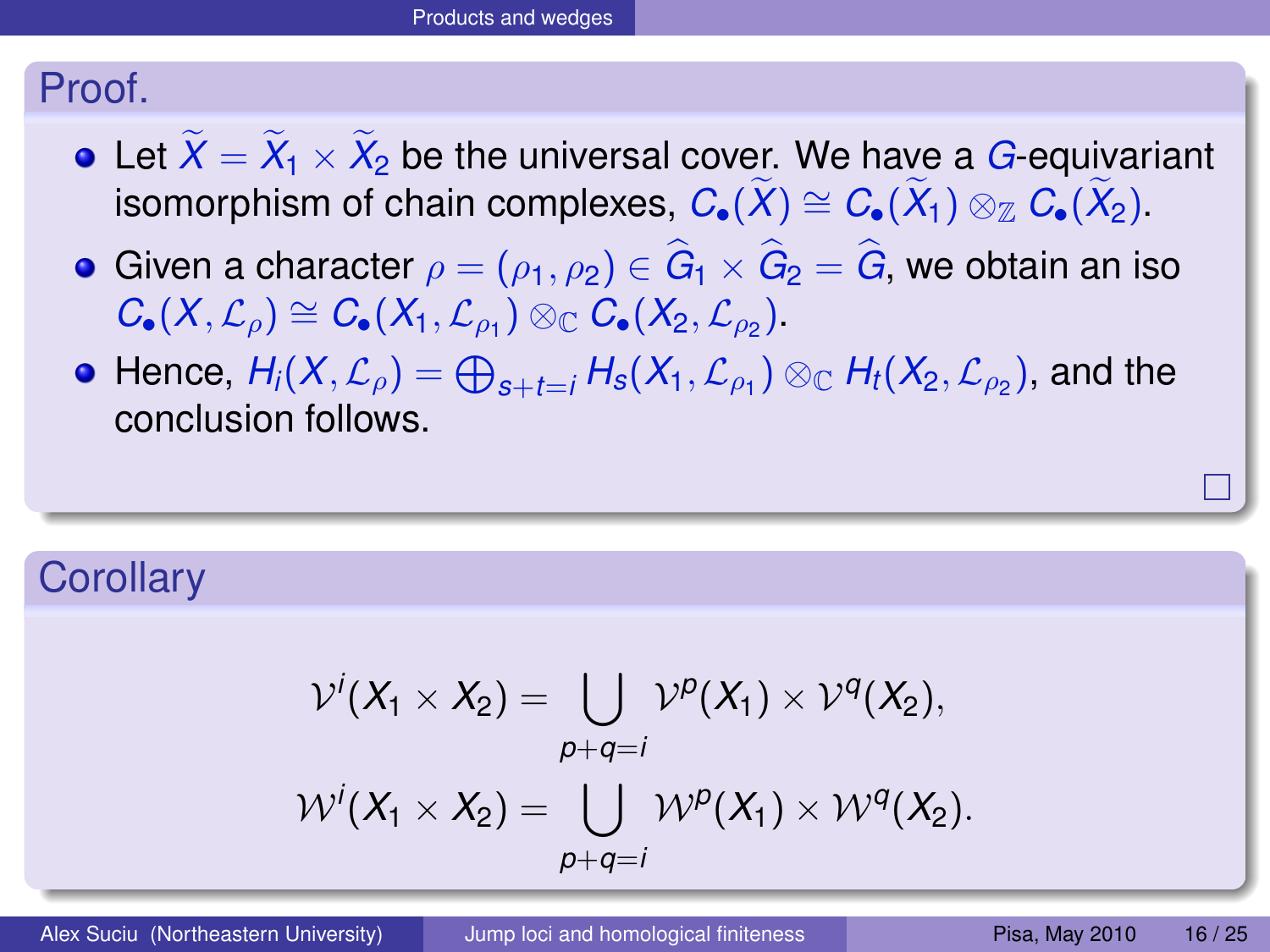- Let  $X = X_1 \vee X_2$  (taken at the unique 0-cells); set  $G = \pi_1(X)$ .
- $\mathsf{Identity} \; G = G_1 * G_2, \; G = G_1 \times G_2, \; G^0 = G_1^0 \times G_2^0.$
- $\bullet$  (PS 2010) Suppose  $X_1$  and  $X_2$  have positive first Betti numbers. Then, for all  $1 \leq i \leq k$ .

$$
\mathcal{V}_1^i(X_1 \vee X_2) = \begin{cases} \widehat{G}_1 \times \widehat{G}_2 & \text{if } i = 1, \\ \mathcal{V}_1^i(X_1) \times \widehat{G}_2 \cup \widehat{G}_1 \times \mathcal{V}_1^i(X_2) & \text{if } i > 1. \end{cases}
$$

- Hence,  $V^i(X_1 \vee X_2) = \hat{G}$  and  $W^i(X_1 \vee X_2) = \hat{G}^0$ .
- The condition  $b_1(X_s) > 0$  may be dropped if  $i > 1$ , but not if  $i = 1$ . E.g., take  $X_1 = S^1$  and  $X_2 = S^2$ . Then  $G_1 = \mathbb{Z}$ ,  $G_2 = \{1\}$ . Thus,  $\widehat{G} = \mathbb{C}^{\times}$ , yet  $\mathcal{V}_1^1(S^1 \vee S^2) = \{1\}.$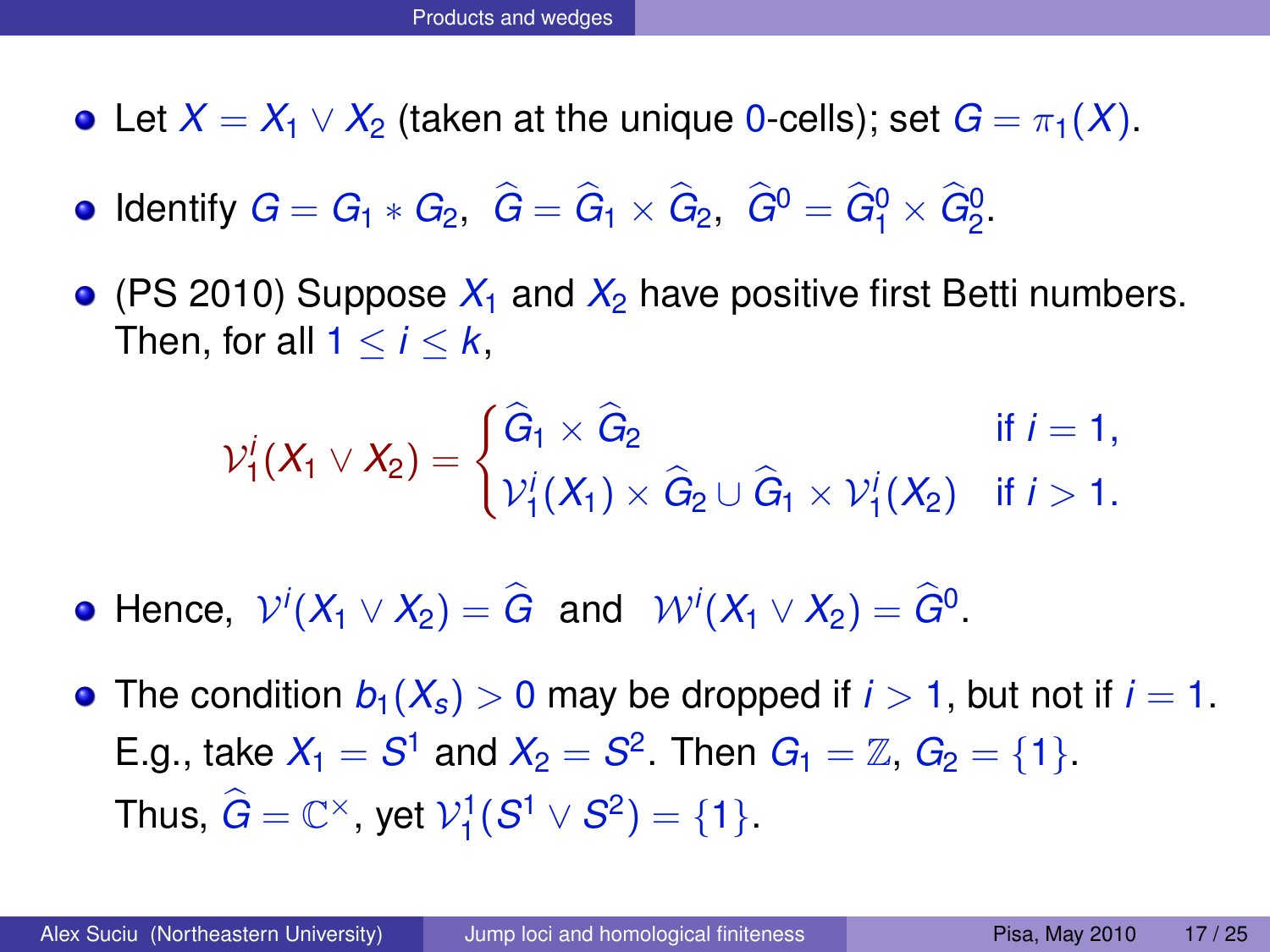## The Alexander polynomial

- Recall the maximal torsion-free abelian cover,  $q: X^{\alpha} \to X$ , corresponding to  $\alpha\colon G=\pi_1(X,x_0)\twoheadrightarrow H\cong \mathbb{Z}^n.$
- Define two modules over the Noetherian ring ZH≅Z[*t*<sup>±1</sup>  $t_1^{\pm 1}, \ldots, t_n^{\pm 1}$ ]
	- ► The *Alexander module*  $A_G = H_1(X^\alpha, q^{-1}(x_0); \mathbb{Z})$ .
	- **Figure** *Alexander invariant*  $B_G = H_1(X^\alpha, \mathbb{Z})$ .
- **•** These modules depend only on the group *G*:
	- $\blacktriangleright$  *A<sub>G</sub>* =  $\mathbb{Z}H \otimes_{\mathbb{Z}G} I_G$ , where  $\epsilon: \mathbb{Z}G \to \mathbb{Z}$ ,  $g \mapsto 1$  is the augmentation map, and  $I_G = \ker \epsilon$ .
	- $\blacktriangleright$  *B<sub>G</sub>* = ker( $A_G \rightarrow I_H$ ).
- Define the *Alexander polynomial* of *G*:

 $\Delta_G$  := gcd( $E_1(A_G)$ )  $\in \mathbb{Z}$ *H*.

 $\bullet$  If *G* =  $\langle x_1, \ldots, x_a | r_1, \ldots, r_m \rangle$  is finitely presented, ∆<sub>*G*</sub> is the gcd of all minors of size *q* − 1 of the *Alexander matrix*,

<span id="page-17-0"></span>
$$
\Phi_G = \left(\partial r_i/\partial x_j\right)^{\alpha} : \mathbb{Z}H^m \to \mathbb{Z}H^q.
$$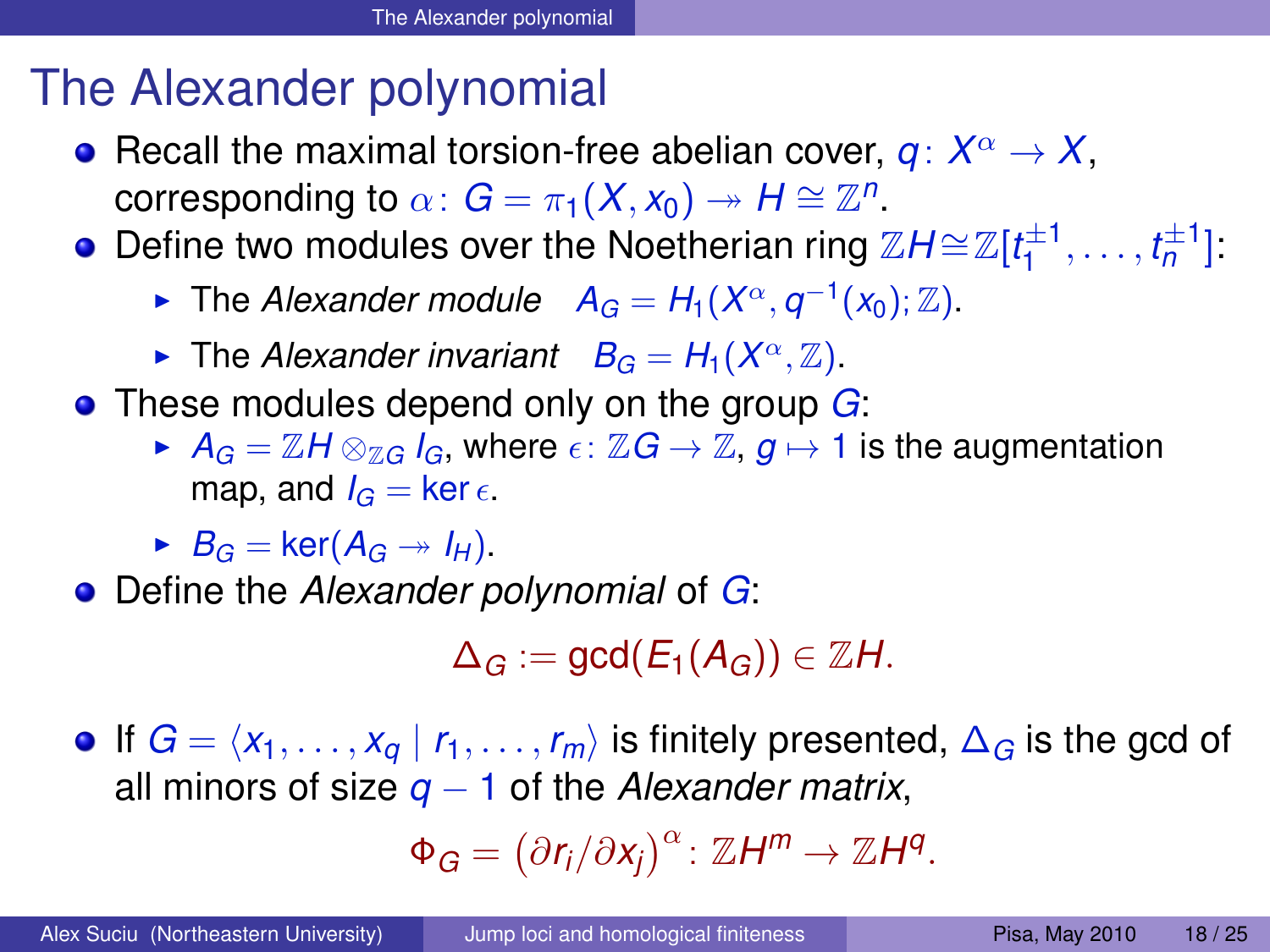- Recall  $W^1(G) = V^1(G) \cap \hat{G}^0$  is a subvariety of  $\hat{G}^0 = \hat{H} = (\mathbb{C}^\times)^n$ .
- Let  $\check{\mathcal{W}}^1(G)$  be the union of all codim. 1 components of  $\mathcal{W}^1(G).$
- Let  $V(\Delta_G)$  be the hypersurface in  $\hat{H} = (\mathbb{C}^\times)^n$  defined by  $\Delta_G$ .

#### Theorem (DPS 2008)

- **1** ∆<sub>*G*</sub> = 0  $\Leftrightarrow$   $W$ <sup>1</sup>(*G*) =  $\hat{H}$ *. In this case,*  $\check{W}$ <sup>1</sup>(*G*) =  $\emptyset$ *.*
- **2** *If*  $b_1(G) > 1$  *and*  $\Delta_G \neq 0$ *, then*

$$
\check{\mathcal{W}}^1(G) = \begin{cases} V(\Delta_G) & \text{if } b_1(G) > 1 \\ V(\Delta_G) \coprod \{1\} & \text{if } b_1(G) = 1. \end{cases}
$$

**3** If  $b_1(G) \ge 2$ , then  $\check{\mathcal{W}}^1(G) = \emptyset \Longleftrightarrow \Delta_G \doteq \text{const.}$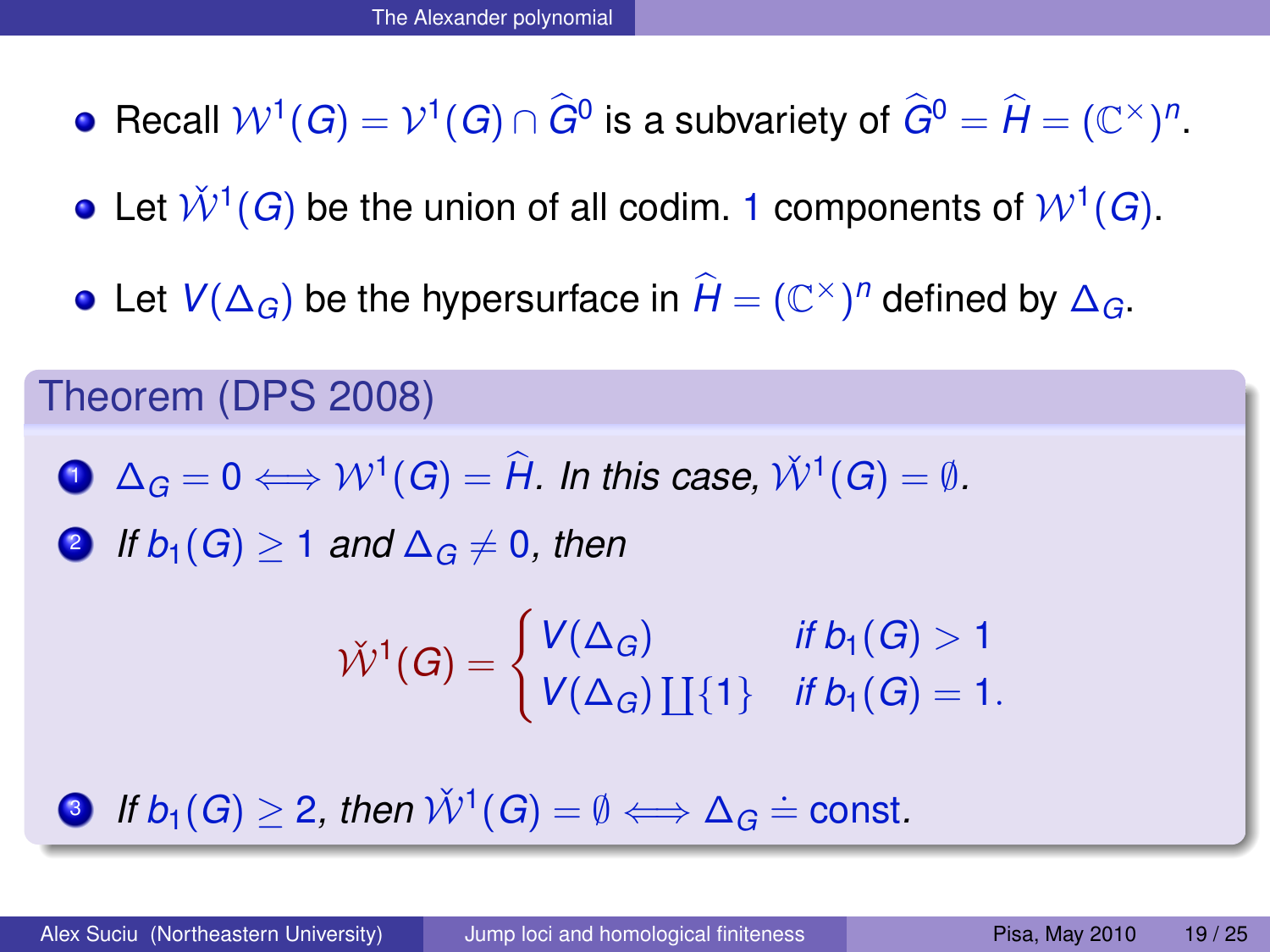## Knots, links, and 3-manifolds

- Let  $K$  be a non-trivial knot in  $S^3,$  with complement  $X=S^3\setminus K,$ and  $G = \pi_1(X, x_0)$ .
- We have:  $H=H_1(X,\mathbb{Z})=\mathbb{Z},$  and  $\Delta_G=\Delta_K\in\mathbb{Z}$   $H=\mathbb{Z}[t^{\pm 1}]$  is the Alexander polynomial of the knot (J. Alexander 1928).
- Moreover,  $\Delta_K(1) = \pm 1$ . Thus,  $\check{\mathcal{W}}^1 = \mathcal{W}^1 = \mathcal{V}^1 \subset \mathbb{C}^\times$ .
- Hence:

$$
\mathcal{V}^1(X) = \left\{ z \in \mathbb{C}^\times \mid \Delta_K(z) = 0 \right\} \cup \{1\}.
$$

More generally, let  $L = (L_1, \ldots, L_n)$  be a link in  $S^3$ , with  $\mathcal{S} = \mathcal{S}^3 \setminus \bigcup_{i=1}^n L_i.$  Then  $H = \mathbb{Z}^n$  and

<span id="page-19-0"></span>
$$
\mathcal{V}^1(X) = \{ z \in (\mathbb{C}^\times)^n \mid \Delta_L(z) = 0 \} \cup \{1\},\
$$

where  $\Delta_l = \Delta_l(t_1, \ldots, t_n)$  is the multi-variable Alex polynomial.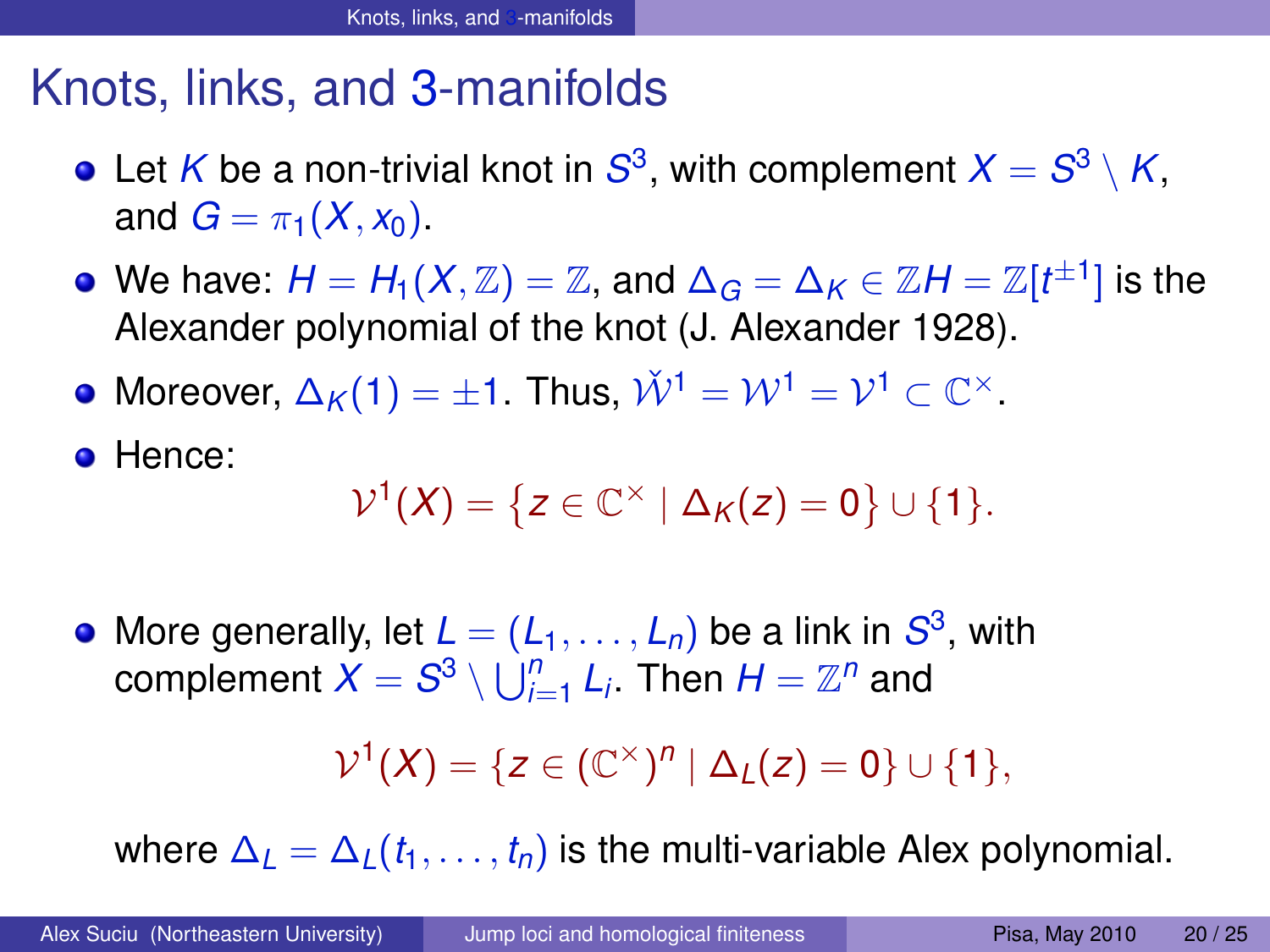- Even more generally, let *M* be a compact, connected 3-manifold, with  $G = \pi_1(M)$ .
- **•** Suppose either
	- $1 \partial M \neq \emptyset$  and  $\chi(\partial M) = 0$ , or
	- 2 ∂*M* = ≬ and *M* is orientable.
- **Theorem (DPS 2008), combined with results of** (Eisenbud–Neumann 1985) and (McMullen 2002), yields:

 $\mathcal{V}^1(M)\setminus\{1\}=\mathsf{V}(\Delta_G)\setminus\{1\}.$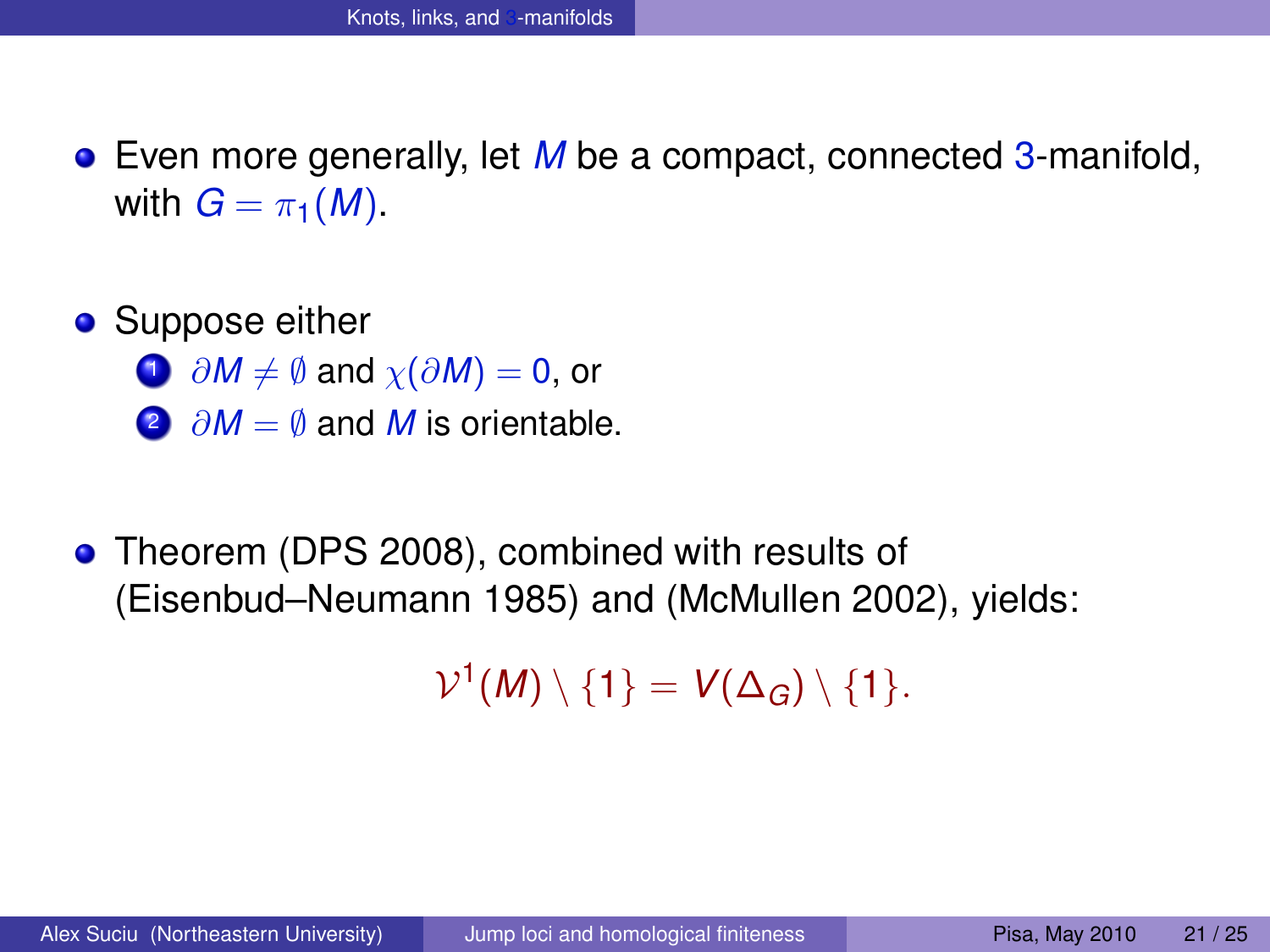## Toric complexes and right-angled Artin groups

Given *L* simplicial complex on *n* vertices, define the *toric complex*  $T_L = Z_L(S^1, *)$  as the subcomplex of  $T^n$  obtained by deleting the cells corresponding to the missing simplices of *L*:

$$
T_L = \bigcup_{\sigma \in L} T^{\sigma}, \quad \text{where } T^{\sigma} = \{x \in T^n \mid x_i = * \text{ if } i \notin \sigma\}.
$$

Let Γ = (V, E) be the graph with vertex set the 0-cells of *L*, and edge set the 1-cells of L. Then  $\pi_1(T_L)$  is the *right-angled Artin group* associated to Γ:

<span id="page-21-0"></span>
$$
G_{\Gamma}=\langle v\in V\mid vw=uv\text{ if }\{v,w\}\in E\rangle.
$$

**•** Properties:

- $\blacktriangleright$   $\Gamma = \overline{K}_p \Rightarrow G_{\Gamma} = F_p$ **►** Γ = Γ' ∐ Γ"  $\Rightarrow$   $G_{\Gamma} = G_{\Gamma'} * G_{\Gamma''}$
- $\blacktriangleright$   $\Gamma = K_n \Rightarrow G_{\Gamma} = \mathbb{Z}^n$  $\blacktriangleright$   $\Gamma = \Gamma' * \Gamma'' \Rightarrow G_{\Gamma} = G_{\Gamma'} \times G_{\Gamma''}$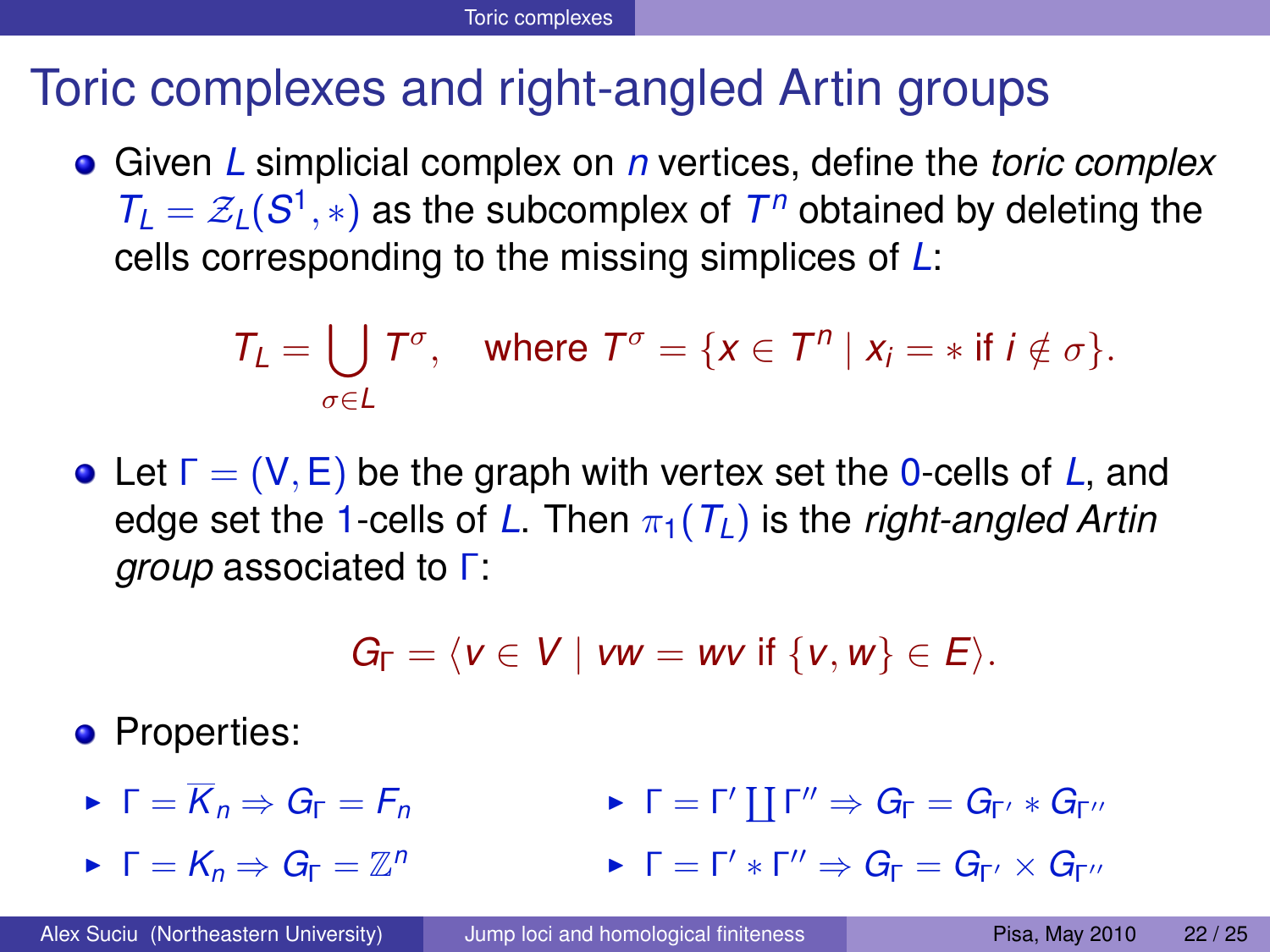- *Identify character group*  $G_F = Hom(G_F, \mathbb{C}^{\times})$  *with the algebraic* torus  $(\mathbb{C}^\times)^{\sf V} := (\mathbb{C}^\times)^n$ .
- For each subset W  $\subseteq$  V, let  $(\mathbb{C}^\times)^{\mathsf{W}} \subseteq (\mathbb{C}^\times)^{\mathsf{V}}$  be the corresponding subtorus; in particular,  $(\mathbb{C}^\times)^{\emptyset}=\{1\}.$



*of a simplex*  $\sigma$  *in a subcomplex*  $K \subset L$ .

In particular:

$$
\mathcal{V}^1_1(G_\Gamma)=\bigcup_{\substack{w\subseteq v\\ \Gamma_W\text{ disconnected}}}(\mathbb{C}^\times)^W.
$$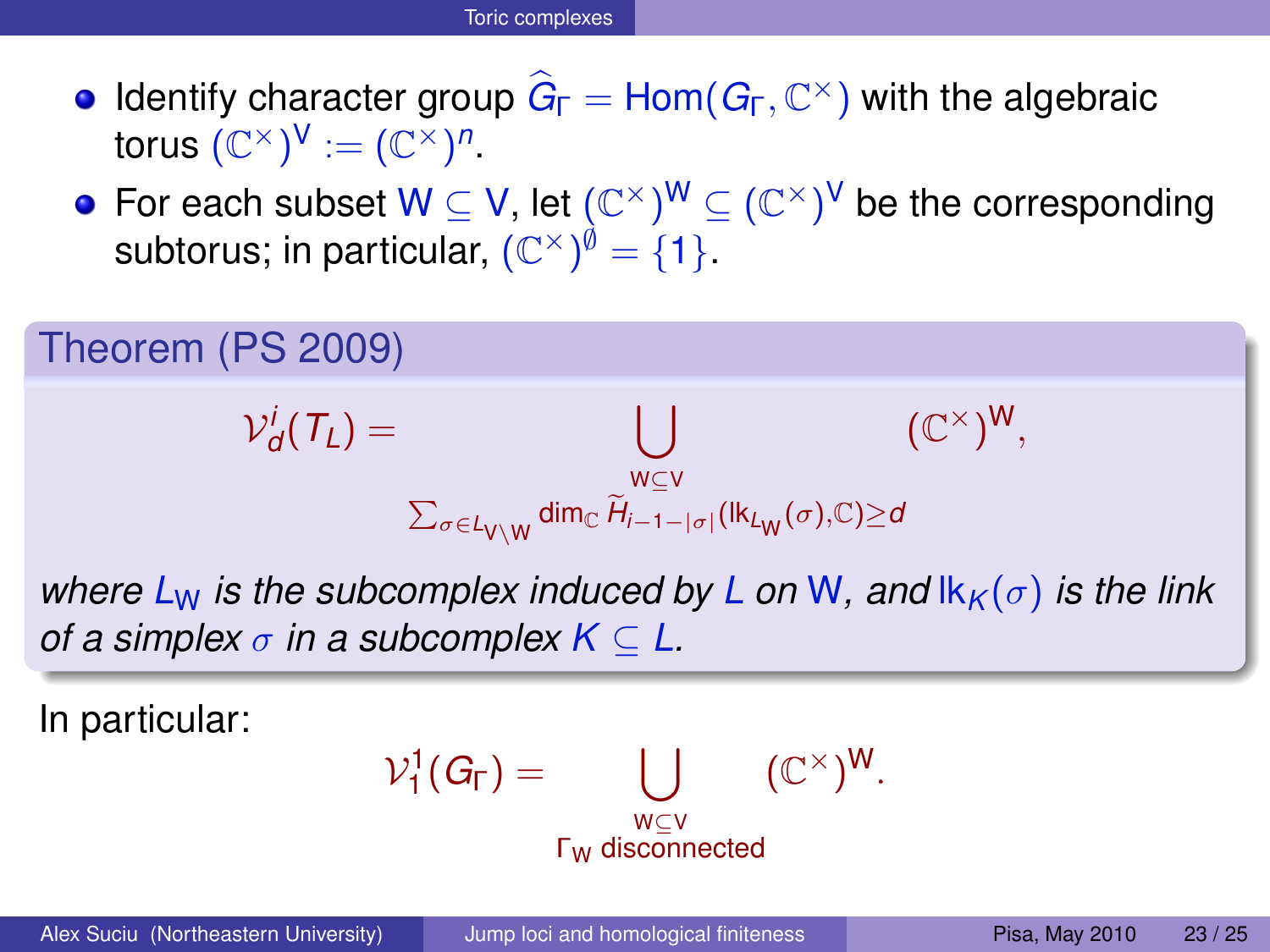#### Problem

*Compute the Alexander polynomial of a right-angled Artin group.*

For example,  $\Delta_{F_n} = 0$ , for  $n \geq 1$ , while  $\Delta_{\mathbb{Z}^n} \doteq 1$ , for  $n > 1$ .

Recall that the *connectivity* of a graph  $\Gamma = (\mathsf{V}, \mathsf{E})$ , denoted  $\kappa(\Gamma)$ , is the maximum integer *r* so that, for any subset  $W \subset V$  with  $|W| < r$ , the induced subgraph on  $V \setminus W$  is connected.

Proposition (S 2009)

$$
\Delta_{G_{\Gamma}}\neq const\Longleftrightarrow \kappa(\Gamma)=1.
$$